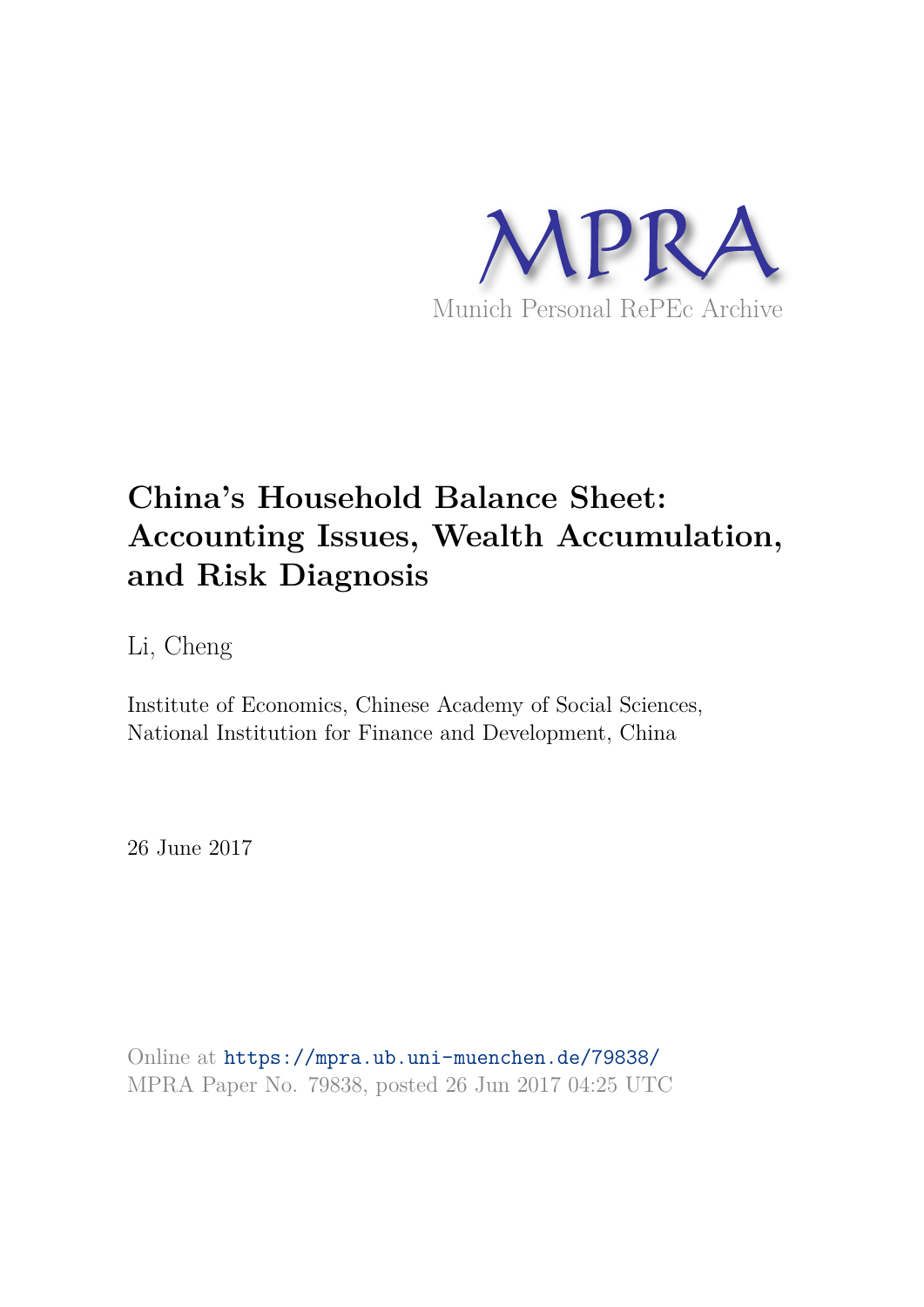## **China's Household Balance Sheet: Accounting Issues, Wealth Accumulation, and Risk Diagnosis**

Li,  $Cheng<sup>1</sup>$ 

#### **Abstract**

In this paper, we compile China's household balance sheet and apply this perspective to the analysis of household financial conditions. Specifically, we first address some technical issues on the balance sheet accounts, and detail the estimations of two important asset items, "dwellings" and "automobiles." Next, through reading the sheets, we provide an international comparative analysis, and show: (1) China's households are still on their early stage of wealth accumulation, and this trend is associated with a changing structure in favour of financial assets. (2) Although being subject to relatively low insolvency and liquidity risks, the sector has experienced, generally contrary to major developed countries, a climbing leverage cycle since the global financial crisis. These findings imply that China's policymakers should, on the one hand, make further efforts to help households accumulate wealth with an improved structure in terms of liquidity and risk diversification, and on the other hand need to pay high attention to the increasing household financial stress and the potential risk contagion.

#### JEL classification: E01; E21; O57

Keywords: Balance sheet; Household sector; Wealth accumulation; Debt risks; Financial deepening

#### **1. Introduction**

<u>.</u>

National and sectoral balance sheets provide an important *stock* perspective, which is particularly informative about aggregate wealth accumulation, financial superstructure, debt risks and their transmission mechanisms, as well as other macroeconomic issues. Early works include Dickinson and Eakin (1936), Goldsmith and Lipsey (1963), Revell (1966), and Goldsmith (1982), which offered estimates and descriptive analyses on the balance sheets of some major developed economies. To a large extent, because of the lack of official statistics and well-established theoretical frameworks, the above research did not draw much attention from scholars and policy

<sup>&</sup>lt;sup>1</sup> Institute of Economics, Chinese Academy of Social Sciences; National Institution for Finance and Development, China. Postal address: No.2, Yuetan Beixiaojie, Xicheng District, Beijing, China, 100836. Email: [licheng@cass.org.cn.](mailto:licheng@cass.org.cn) The author thanks Xin Chang, Olivier Frécaut, Yang Li, Xueliang Liu, Thomas Piketty, Li Yang, and Xiaojing Zhang for their valuable comments and suggestions.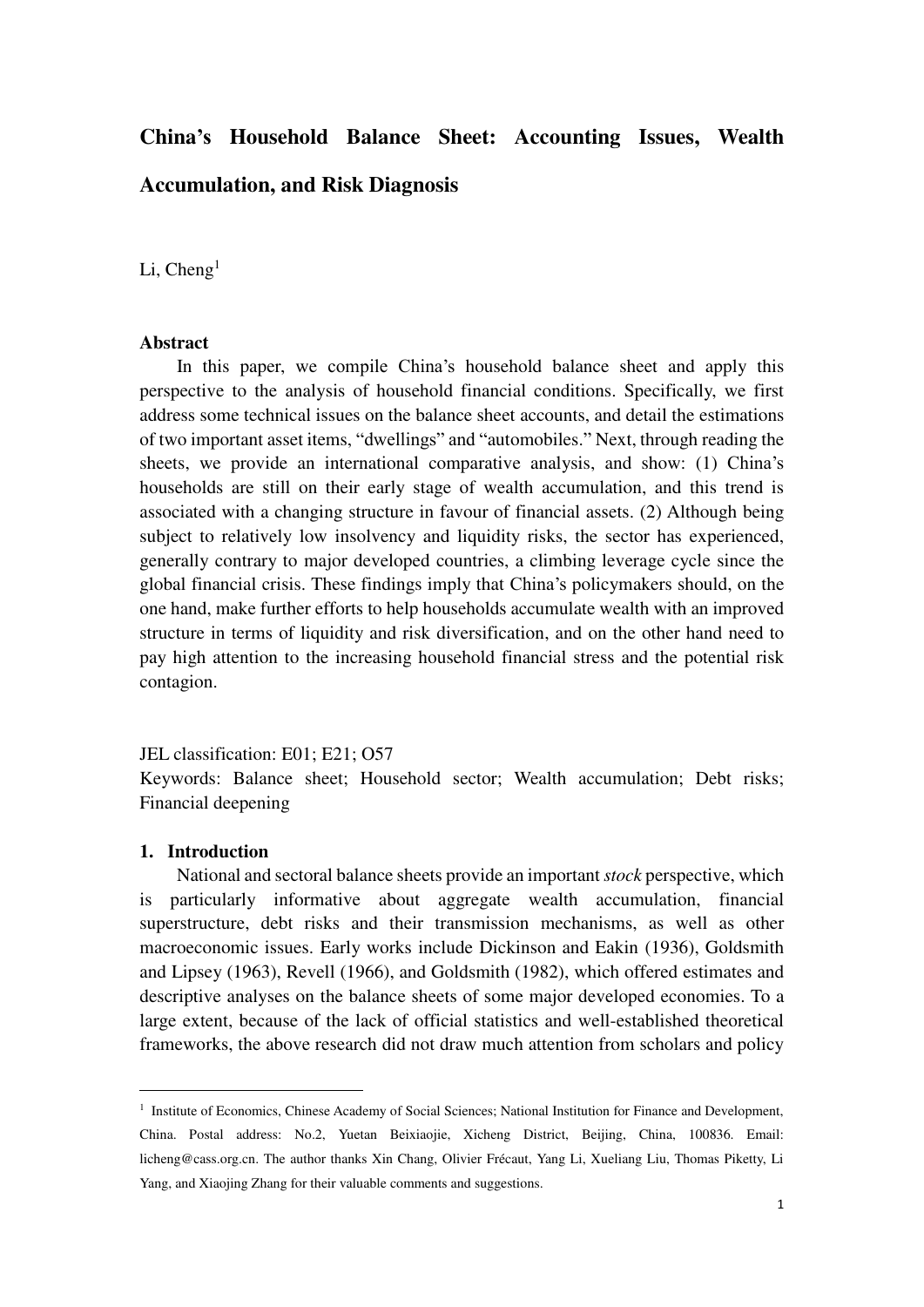makers at that time, perhaps with the "financial interrelation ratio" as a remarkable exception (Goldsmith,  $1982$ )<sup>2</sup>. Nevertheless, in the aftermath of frequent financial turmoil in Latin American and East Asia over the 1980s and 1990s, the limitations of the conventional macroeconomic analysis based upon *flow* indicators, such as Gross Domestic Product (GDP) and factor inputs, become more apparent, while the *stock*  perspective, such as macro-level balance sheets, gains increasing attention among academia. In this respect, influential research lines and topics include the "balance sheet approach (BSA)" to financial crisis (Allen et al., 2002, Rosenberg et al., 2005, Lima et al, 2006, Mathisen and Pellechio, 2006, and Reinhart et al., 2014), the risk contagion through balance sheet channels (Kiyotaki and Moore, 2002, Gray et al., 2007, Ahrend and Goujard, 2012, and Paltalidis et al., 2015), the balance sheet adjustments in business cycles (Caballero et al., 2008, He et al., 2010, Koo, 2011, Eggertsson and Krugman, 2012, and Nuño and Thomas, 2017), and the balance sheet-based wealth analysis (Piketty, 2014, and Piketty and Zucman,  $2014$ )<sup>3</sup>.

In the years following the Global Financial Crisis, besides the scholarly community, there is also an increasing consensus among international organisations and policy makers on the importance of national/sectoral balance sheet statistics and their implications for financial stability and surveillance. In this regard, a promising step is the *Data Gaps Initiative*, which was launched in September 2009 by International Monetary Fund (IMF) and Financial Stability Board (FSB) as a response to the call of the Group of Twenty (G20) made in April of the same year. This initiative includes a set of twenty recommendations aimed at improving the collection, disclosure, and application of macro-financial data, of which some have direct relevance to the balance sheet accounting and analysis<sup>4</sup>.

As for China, the balance sheet perspective had received little attention before the 2008 crisis, with the exception of the National Bureau of Statistics of China (NBSC), who published two guidebooks on the conceptual frameworks and methods of compilation of national/sectoral balance sheets in the case of China (NBSC, 1997 and 2007). However, according to NBSC, balance sheet serves only, loosely speaking, as an intermediary accounting component within the system of national accounts, and thus regular data release on this account has not been established yet. To a large extent, it was not until the global financial tsunami and the subsequent European debt crisis that China's macro-financial conditions, especially debt stress, have emerged as focuses of academic and policy attention. Obviously, information and analysis on the stock variables, such as assets and liabilities, are sorely needed to address these emerging concerns. In this context, a few scholars, including Liu et al. (2009), Cao and Ma (2012), Li et al. (2012a, 2012b, 2013, 2015), Ma et al. (2012), and Du et al. (2015) compile and examine China's national/sectoral balance sheets. A recent attempt has been made by Piketty et al. (2017), which focuses on the accumulation of wealth and economic

<sup>&</sup>lt;sup>2</sup> Typically, it is defined as the ratio of financial to tangible assets, measuring the level of financial deepening.

<sup>&</sup>lt;sup>3</sup> It is noteworthy that besides the balance sheet perspective, our paper is also closely related to the research line of "household finance," which, as recently pointed out by Guiso and Sodini (2013), has become an emerging independent field.

<sup>4</sup> Mainly referring to the recommendations No.15 to No.19. See http://ec.europa.eu/eurostat/statisticsexplained/index.php/G20\_Data\_Gaps\_Initiative\_(DGI)\_–\_background.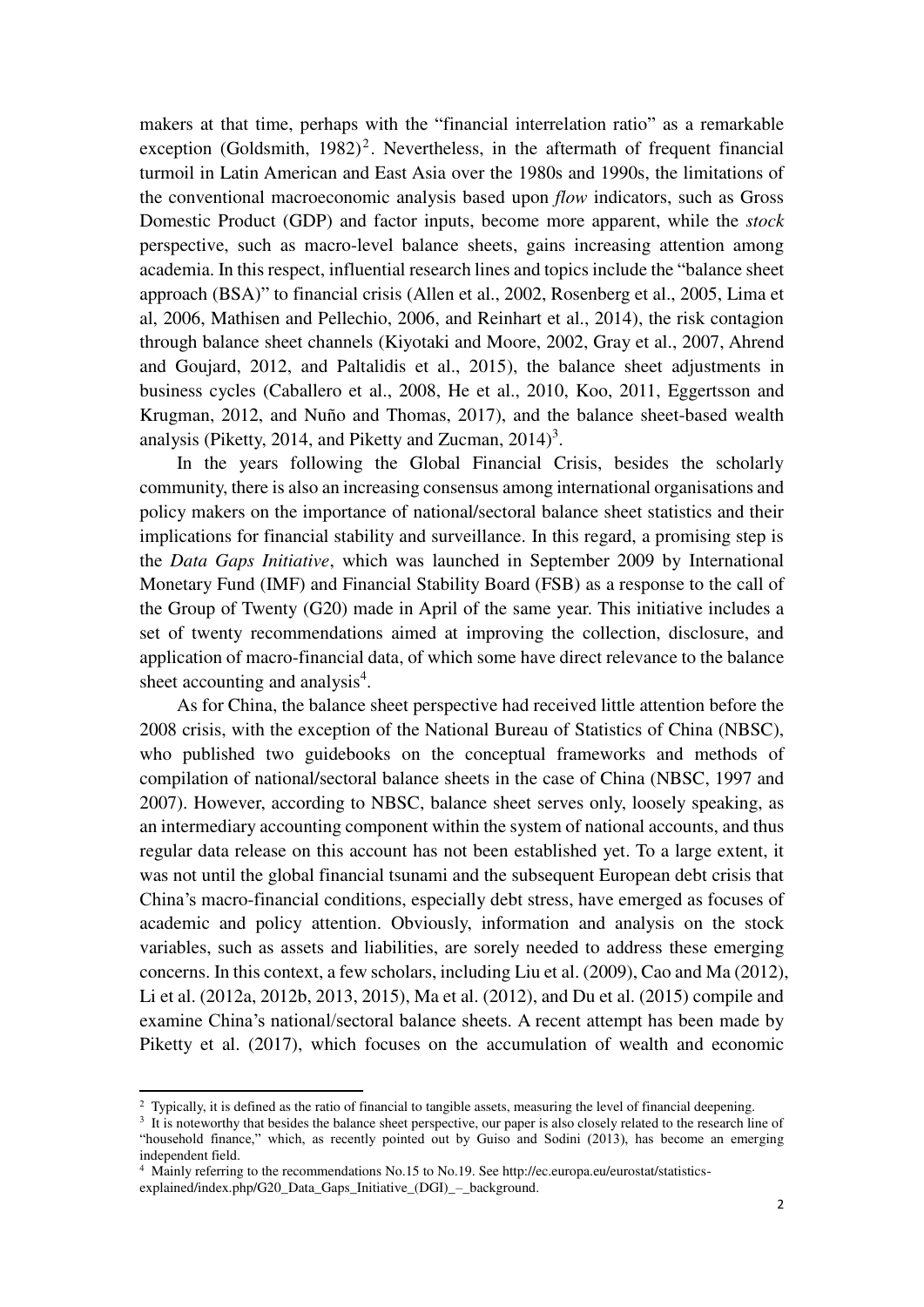inequality in China. In their work-in-progress, some tentative estimates for private and public wealth are provided with reference to the aforementioned studies on China, especially Li et al. (2013, 2015) and NBSC (1997, 2007). On the whole, for the time being this growing body of literature is still in its infancy, and in particular, in-depth sector-focused investigations and international comparative studies remain largely preliminary.

With the aim of contributing to this important and emerging research area, the current paper addresses the balance sheet of China's household sector. The choice of this subject-matter is chiefly for three reasons: First, the financial conditions of China's households — the most important holder of national wealth both in China and major developed economies — have direct implications for some macroeconomic issues of paramount importance, especially including wealth/income distribution, household financial behavior and its impact on financial stability. Second, through its association with financial institutions and housing market, the household balance sheet provides an irreplaceable angle for looking at the two crucial challenges facing China today, the "deleveraging" of debts and "destocking" of real estate inventories<sup>5</sup>. Third, compared to other sectors, especially public sector, the asset and liability items of household sector are more clearly defined, thereby not only facilitating the compilation of the balance sheet, but also rendering the relevant international comparison more reliable.

The rest of the paper proceeds as follows: Section 2 provides an overview of the accounting framework of China's household balance sheet and shows the compiled sheets for the years 2004 to 2014. Section 3 presents the estimation methods of "dwellings" and "household automobiles," which, put together, constitute the quasitotality of household holdings of non-financial assets. Next, from comparative perspectives, Section 4 discusses the net wealth accumulation of China's households; and Section 5 examines the financial conditions and risk profiles of the sector. The last section concludes the paper by discussing China's policies on household wealth accumulation and the related risk management. Caveats and suggestions are also given for future research.

#### **2. Major accounting issues about China's household balance sheets**

According to China's system of national accounts (NBSC, various issues), "household" sector in China refers to the aggregation of urban and rural households, and individual businesses. Conceptually, this definition is a slight variant of the one proposed in the well-accepted *System of National Accounts* 2008 (SNA 2008), which includes "residents" albeit without urban-rural distinction, and "unincorporated enterprises." The sector is also defined in a similar manner in some major developed countries, such as the Group of Seven members and Australia. However, among them, Canada, Germany, the United Kingdom (UK), and the United States (US) only report the combined balance sheet statistics on households and "non-profit institutions serving households" (NPISH), thus reducing the comparability across countries. Thankfully, given the small size of the NPISHs relative to households, this problem seems to have

 5 See http://www.chinadaily.com.cn/bizchina/2016-04/01/content\_24224454.htm.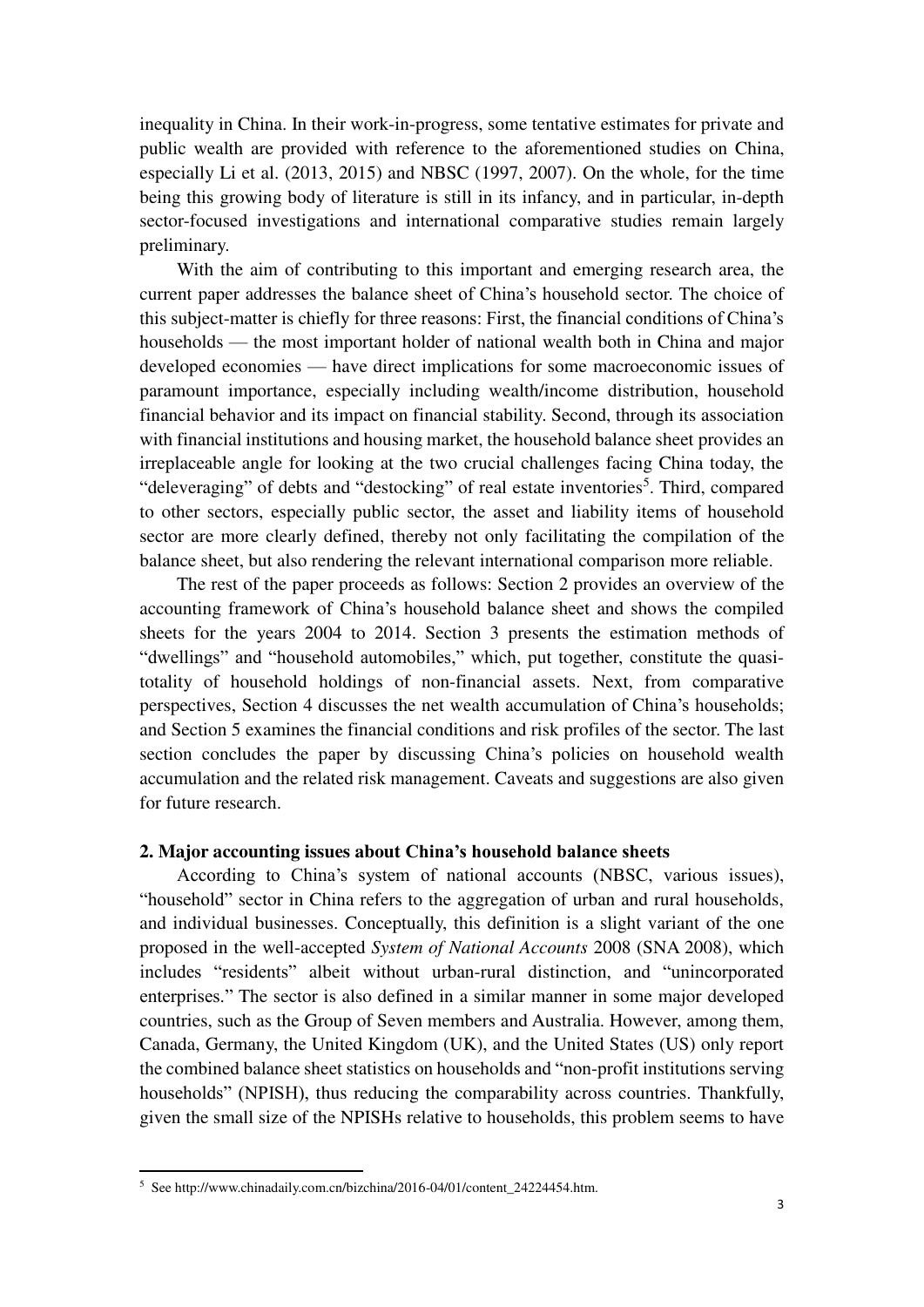a limited impact on our comparative analysis shown in next sections of the paper<sup>6</sup>.

Regarding the sheet structure, main entries, and valuation methods, we draw basically on the NBSC (2007) and the SNA 2008, whereas some technical adjustments and assumptions have been made so as to accommodate the case of China and the purpose of our research regarding wealth and financial risk analysis. In view of that, the household balance sheets compiled by us can be viewed as an alternative picture rather than an approximation of the official figures, which remain unfortunately unavailable at the time of writing.

Given the data limitations, especially on the statistics of assets, we only compile the annual sheets for the period of 2004 to 2014 (year-end figures), in which China's economy witnessed a shift from high-speed growth to medium-high speed growth, and other structural transformations both on supply and demand sides (see Zhu, 2012). It is important to mention that those changes serve as the background for our understanding of the characteristics and dynamics of China's household financial conditions. The estimated balance sheets are then shown in Table 1.

[Table 1 around here]

<u>.</u>

As can be seen from the table, following the SNA standards, the balance sheet breaks down into assets, liabilities, and their difference, net worth. On the side of assets, the first category pertains to the non-financial assets. Following Liu et al. (2009), only three items of produced assets are considered: "dwellings" and "household automobiles<sup>7</sup>" which are based upon our estimations detailed in the next section, and "productive fixed assets of rural household" which is released by NBSC (various issues). At this juncture, it is noteworthy that land and other natural resources in China are *de jure* owned by the state and the collectives. Hence, in the spirit of SNA 2008 that stresses the ownership rights and their effective enforcement on economic resources by the institutional unit in question (Chapter 10, Section 10.167), these items should not be seen as household properties (also see European System of Accounts 2010, Chapter 7, Section  $7.26$ <sup>8</sup>. It must also be indicated that the treatment of non-produced tangible assets, including land and other natural resources in national / household balance sheet accounts substantially varies among countries. Taking "land" as an example: the "land underlying buildings and structures" is combined with real estate items in the case of Australia, the UK and the US; the land of same kind is separately reported in the case of France and Germany; this item is absent in the case of Canada, where "land" refers

<sup>6</sup> For instance, in 2015, the total assets of the NPISH are merely equivalent to 1.2%, and 4.5% of those held by the households in France and Japan, respectively.

<sup>7</sup> Indeed, as recommended by SNA 2008 (Chapter 13), consumer durable goods "are not treated as being used in a production process giving rise to household services"(p.269), and therefore, they should not be shown on the side of assets in the balance sheet. However, since consumer durables have important relevance to wealth accumulation, risk profiles, and consumption/saving behaviour, we still treat it, as it is also the case for Canada, France, Italy, the UK and the US — as an asset item rather than a "memorandum item." In view of that, to homogenize the balance sheet data, in this paper we reintroduce consumer durables on the side of assets in the case of Australia and Germany. In the case of Japan, only two items of produced assets, namely "fixed assets" and "inventories," are reported, and thus housing assets and consumer durable goods are not distinguishable.

<sup>&</sup>lt;sup>8</sup> It is to note that Piketty et al. (2017) assume a partial ownership of farmland between rural households and government sector in China: the share of the former is assumed to increase from 30% to 60% during 1978-2015.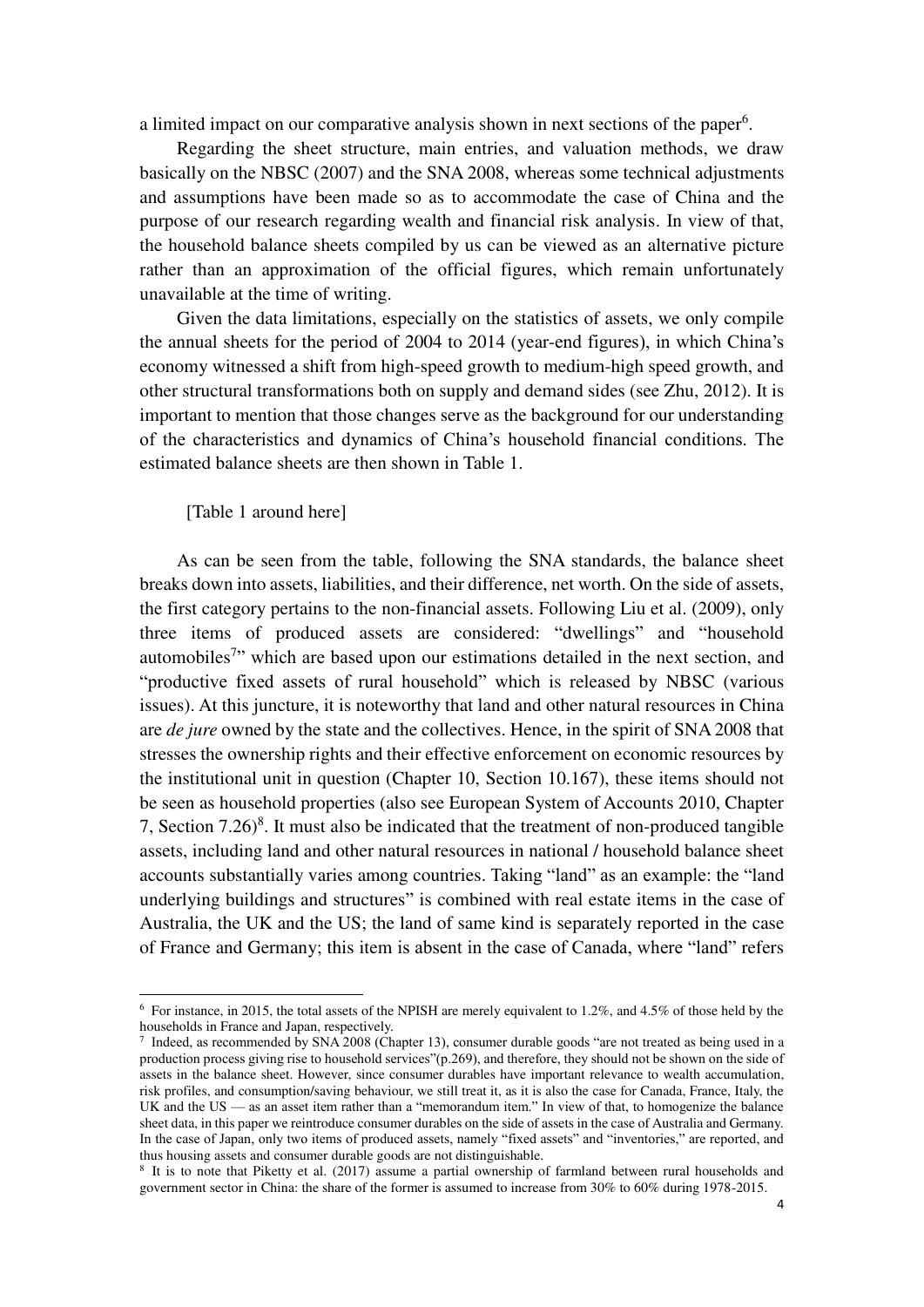mainly to agricultural land; no details have been given about the coverage of "land" in the case of Italy and Japan. Despite its nontrivial effect on the composition of household non-financial assets, it seems to affect little the total value of this category of assets (and thus, net worth) $9$ .

The second category of assets pertains to the "financial assets," composed of eleven items: "currency," "deposits," "bonds," "shares," "shares in investment funds," "margin account in securities company," "insurance reserve fund," "financial products," "trust fund," "settlement fund," and "other financial assets." The figures on this category are directly sourced from "financial balance sheet of China's households" in *China Financial Stability Report* (CFSR) by People's Bank of China (PBoC, various issues) for the period of 2004-2010. Starting from 2011, they are estimated by adding current "flows" into the stock in previous year, which are sourced from *Flow of Funds Accounts* (FFAs) released in NBSC (various issues)<sup>10</sup>. It is to note that both CFSR and FFAs do not report the equities of unlisted corporations held by households. In this paper, in most cases we still make use of the "CFSR + FFAs" data. In other cases, we consider the aggregation of listed and unlisted corporation equities held by households, which is estimated as follows: We first take the estimates of corporation sector's net worth provided in Li et al. (2015, Chapter 7), which are on the basis of *China Economic Census* (took place in 2004, 2008 and 2013) and FFAs. Next, we assume the share of households in the holdings of equities equals the share of private agents in "total investment in fixed assets" released in *Statistical Yearbook* (NBSC, various issues).

On the side of liabilities, according to the NBSC (2007), they refer exclusively to loans, which include "non-operating loans" (for urban and rural residents), and "operating loans" (for individual businesses). Each category has further been classified as "short-term loans" (consistent with the criterion proposed in SNA 2008, namely original maturity of one year or less), and "mid/long-term loans" (longer than one year). The data on liabilities for years 2004-2006 are directly sourced from CFSR, and those for years 2007-2014 are sourced from the tables of "sources and uses of credit funds of financial institutions" released by  $PBoC<sup>11</sup>$ . It is noteworthy that some liability items recommended in the SNA 2008, such as "debt securities," "insurance, pension and standardized guarantee schemes," and "other accounts payable" are omitted in the case of China. Logically, this omission also leads to underestimating, albeit to a small extent, the size of household liabilities. $12$ 

### **3. Estimations of "dwellings" and "household automobiles" assets**

<u>.</u>

 To estimate the market value of "dwellings (excluding land under dwellings)" and "household automobiles", we draw mainly upon the methods taken in Li et al. (2013, Chapter 16), which will be briefly presented in what follows with supplementary and updated information. Our estimates will also be compared with those given in another

<sup>9</sup> Due to data limitations, "intellectual property products" are also excluded in the case of China. Given the fact that this item, in general, represents a negligible part in household assets (0.14%, in the case of US for the year of 2015), the bias resulted from this exclusion seems to be minor.

<sup>&</sup>lt;sup>10</sup> The data on "financial products" and "trust fund" over 2011-2014 are still sourced from CFSR.

<sup>&</sup>lt;sup>11</sup> The data on "mortgages", which only include commercial housing loans, are sourced from CFSR.

<sup>&</sup>lt;sup>12</sup> Again, for instance, "loans" account for more than 96% of the US household liabilities in 2015.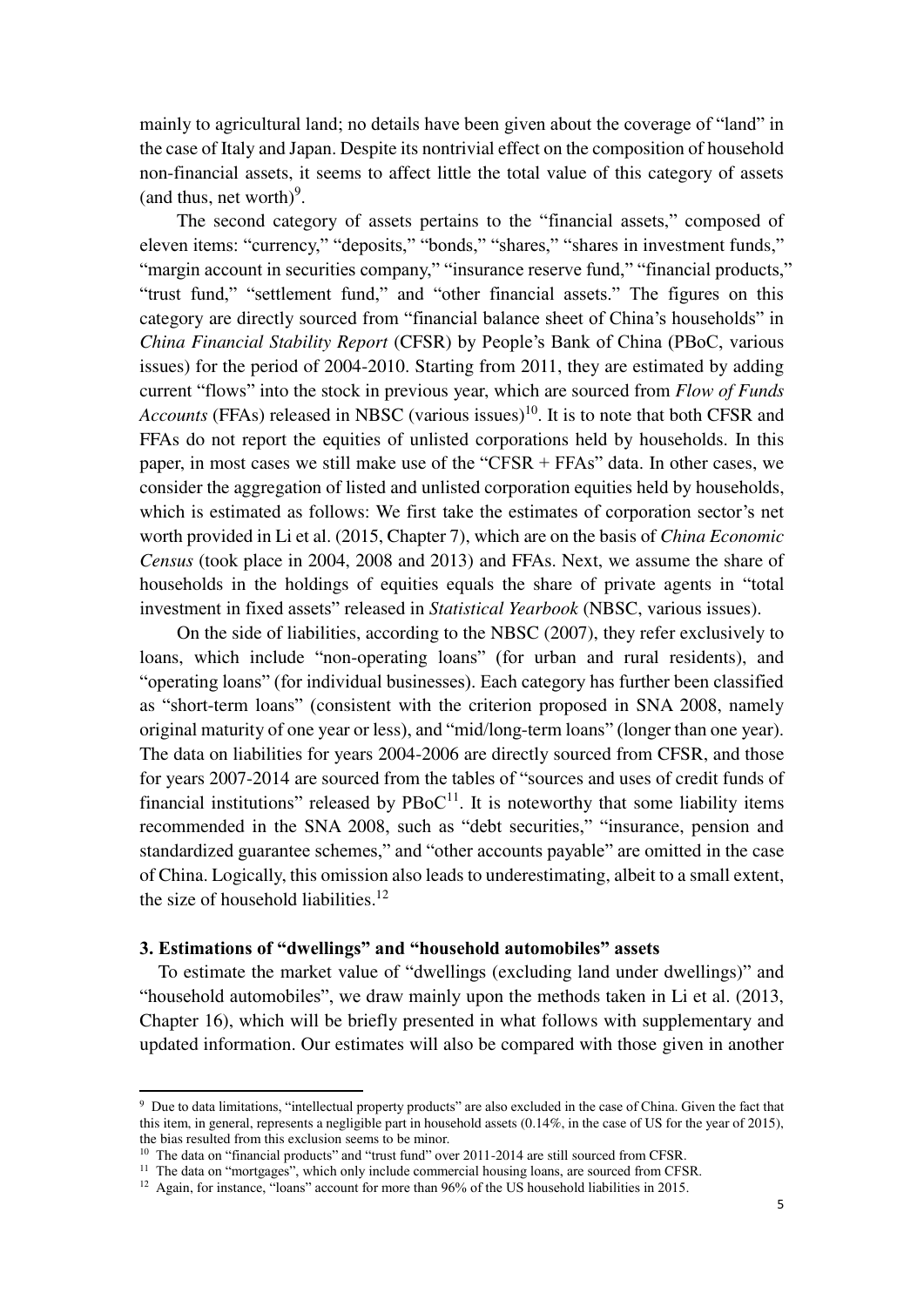relatively comprehensive analysis on China's macro-level balance sheets, namely Ma et al. (2012).

#### **3.1 Dwellings**

<u>.</u>

 Given the dual urban-rural structure in China, especially in terms of legal status of lands and *Hukou* system (see Ho and Lin, 2003), "dwellings" in urban and rural areas are estimated in two different procedures. For the former, the compilation is based upon the data about "floor space per capita," "average selling price of new residential buildings," and "urban population," which are all reported in *China Statistical Yearbook* (NBSC, various issues). We also apply the straight-line depreciation method to the calculation of the market value of dwelling stock. It is to note that no depreciation adjustment has been applied to the series in and before 1978 due to data limitations. Given the small size of housing stock in the pre-1978 era and the relatively large timespan between 1978 and our sample period, this problem, albeit giving rise to a bias of overestimation, seems to have trivial effect on the dwelling values over the sampled years.<sup>13</sup> Finally, according to news reports, on average, urban dwellings in China have an actual service life of about 30 years and a designed lifespan of 50 years. In view of that, we choose a yearly depreciation rate of 2.4% in this paper<sup>14</sup>. More specifically, the estimation procedure can be summarized as follows:

Total Value of Urban Dwellings<sub>t</sub> =  $\alpha$   $\beta' p_t$ ,

$$
\mathbf{a} = (A_t, A_{t-1}, \dots A_{1979}),
$$
  
\n
$$
\mathbf{\beta} = (1, 0, 976, \dots (1 - 0, 024n), n = t-1979,
$$
 (1)

where *At* denotes the newly added floor space in year *t*;  $\beta$  denotes the depreciation vector; *pt* denotes the average selling price of residential buildings in year *t*.

Turning to the estimation of the rural dwelling assets, we draw upon the information released by NBSC (various issues), which include the "floor space per capita," "rural population," and "value of houses (per square meter)" at year-end. Since the latter corresponds, arguably, to the replacement costs of rural houses, this series can be taken directly with no need of depreciation adjustment.

Figure 1 allows a comparison of our estimates with those given by Ma et al. (2012, Chapter 5) and Piketty et al. (2017). The former relies on the replacement costs of both urban and rural dwellings, and the latter draws upon Li et al. (2013, Chapter 16) with some adjustments, especially on depreciation methods. As can be seen from the figure, first, however different the methods of compilation are, the estimated total values of dwellings do not substantially differ between Ma et al. (2012) and ours, with a discrepancy ranging from 13% in 2006 to 0.3% in 2009. Nevertheless, it seems noteworthy that their estimates tend to be slightly greater than ours in every year under consideration. Unfortunately, since no much details have been revealed in that study, we cannot further account for this discrepancy. Second, although the work of Piketty et

<sup>&</sup>lt;sup>13</sup> In fact, the total floor space of urban dwellings in China amounts only to 1.16 billion square meters in 1978, namely less than one-twentieth of that in 2014; see Li et al. (2013, Chapter 16) for further explanation.

<sup>&</sup>lt;sup>14</sup> See, for instance[, http://news.china.com/zh\\_cn/domestic/945/20100419/15902148.html.](http://news.china.com/zh_cn/domestic/945/20100419/15902148.html) Moreover, for reference only, if taking an annual depreciation rate of 2% (3%, respectively), then the total value of urban dwellings will be 114 trillion yuan (97 trillion yuan) in 2014.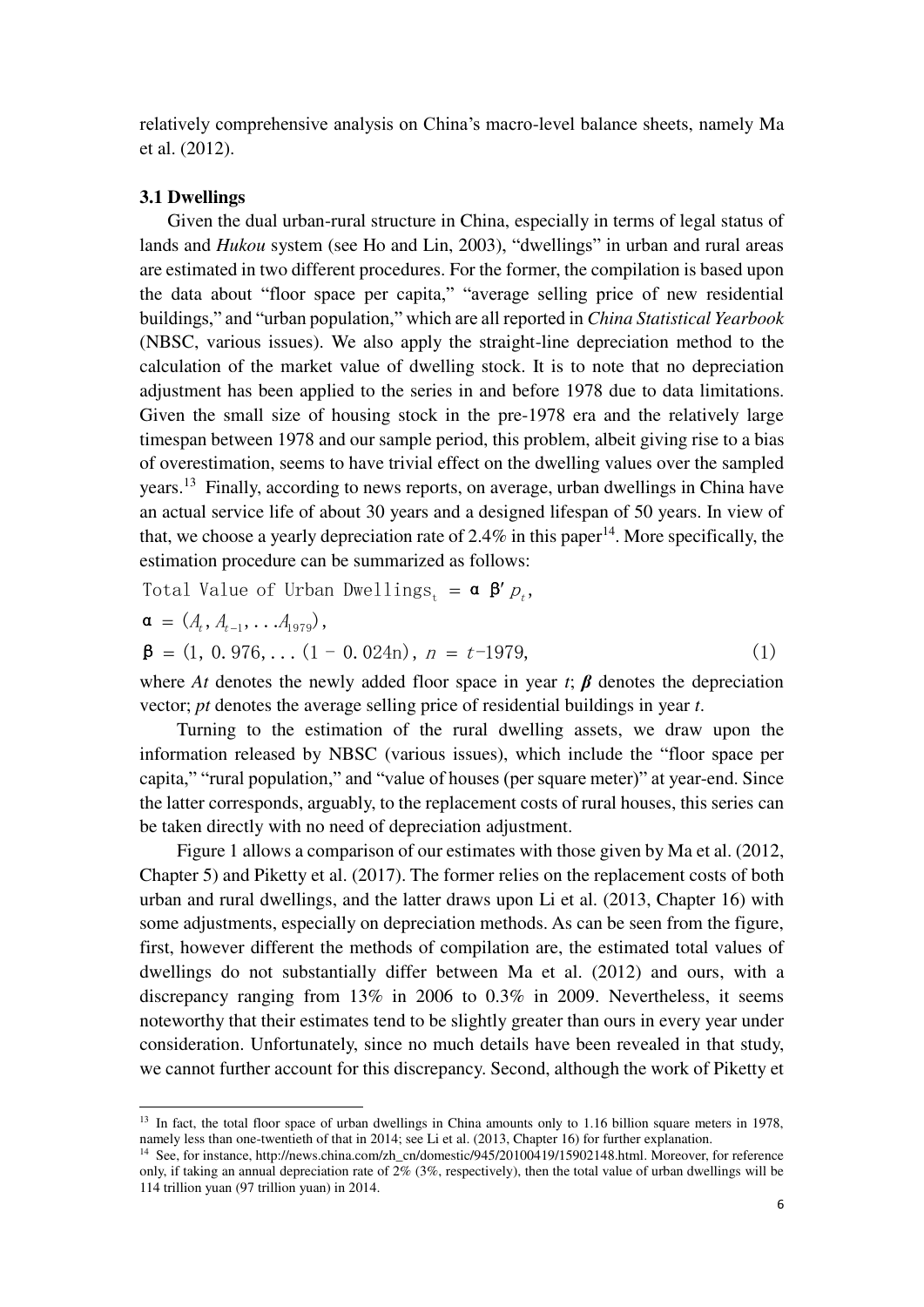al. (2017) and ours are undertaken in much the same spirit, their estimates (both on urban and rural) tend to substantively larger than ours and those of Ma et al. (2012). Arguably, it seems that this remarkable discrepancy cannot be entirely attributed to different depreciation methods.<sup>15</sup> It is hoped that we could come up with a better explanation for this as their preliminary work is being refined and improved.



**Figure 1: Estimations of Urban and Rural "Dwelling" Assets (in billion yuan)**

Note: the values of urban and rural dwellings are estimated to reach 122.79 trillion yuan, and 23.92 trillion yuan, respectively, in 2015.

#### **3.2 Household automobiles**

<u>.</u>

In much the same spirit of Liu et al. (2009), the value of "household automobiles" is estimated as follows:

Household auto<sub>t</sub> = 
$$
\sum_{k=0}^{9}
$$
 (Autosales<sub>t-k</sub> × Privateshare) (1 – 10%k), (2)

where the sales of automobiles of all kinds (or prime operating revenues of automotive products) come from *China Automotive Industry Yearbook* (China Association of Automobile Manufacturers, various issues); the *Privateshare*, denoting the average share of private vehicles in the total civil vehicles during the period of 2004-2014 (from NBSC, various issues), is set to 76%. The value is then depreciated on straight line basis over 10 years. The latter is, as argued in Liu et al. (2009), the approximate average lifespan of a vehicle in major developed countries<sup>16</sup>.

At this juncture, it is to note that Ma et al. (2012, Chapter 5) also provide estimates of "consumer durables" over 2002-2010. Their figures are substantially smaller than ours about household automobiles in the early years of the sample, and then, by reaching 4.73 trillion yuan, surpass ours in 2010 (4.46 trillion yuan). Like in the case

<sup>&</sup>lt;sup>15</sup> For example, a 2%, rather than 2.4%, annual depreciation rate is used in Piketty et al. (2017) for urban house; depreciation adjustments are also done with the pre -1978 series in their study.

<sup>&</sup>lt;sup>16</sup> For reference, the value of household automobiles is estimated to reach 8.94 trillion yuan in 2015.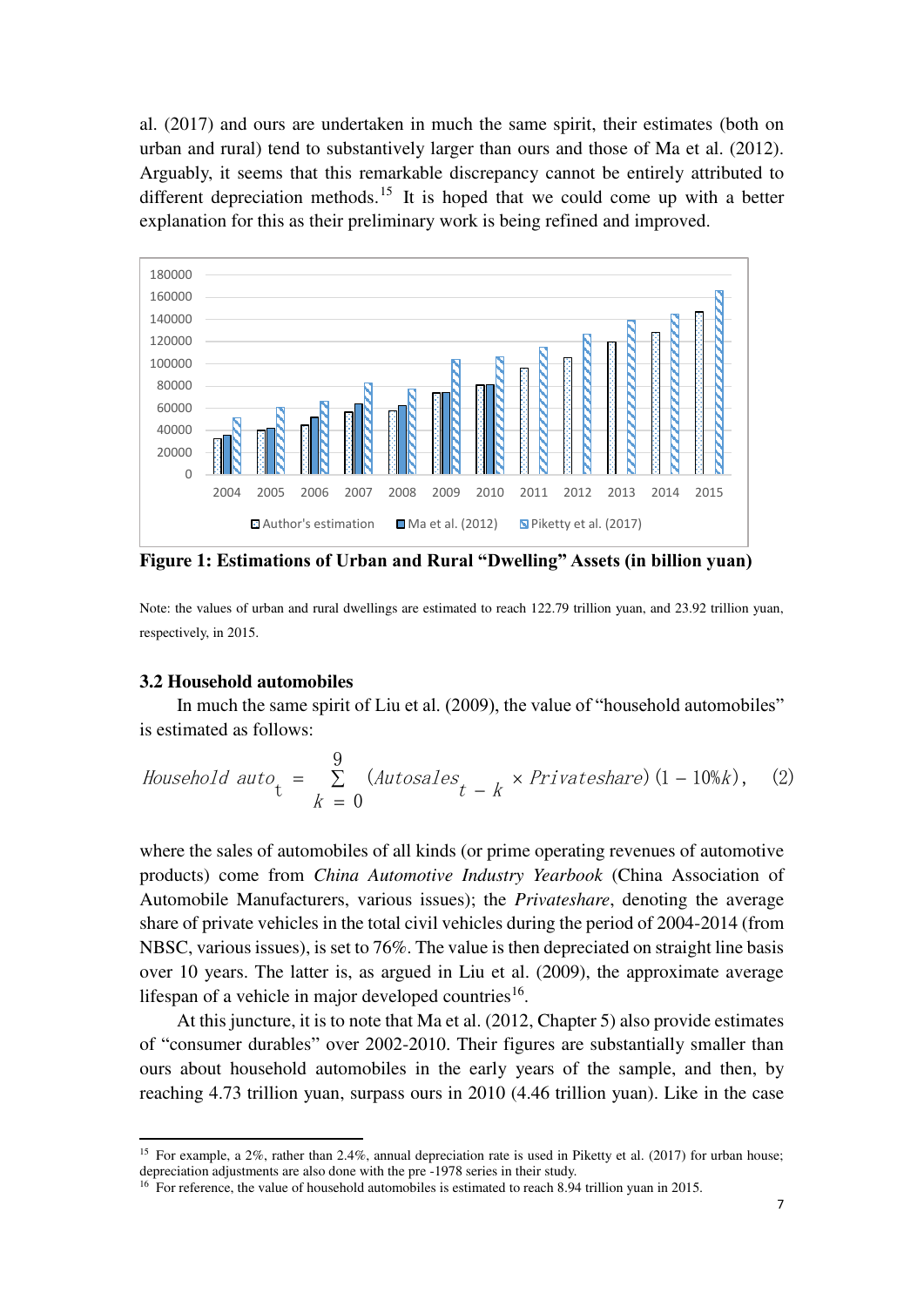of housing assets presented above, since no details have been given on the definition of this item and its data sources in Ma et al. (2012), we are unable to judge the accuracy of their results.

#### **4. Household net worth analysis**

By construction, the "net worth" refers to the difference between total assets and liabilities, measuring the wealth which is composed of non-financial assets and net financial position. In Table 2, we briefly compare our estimates with those given by other four studies on the topic: (1) Liu et al. (2009), which directly inspires the current paper regarding conceptual framework and method of compilation; (2) Ma et al. (2012), which relies on, like ours, macro-level official statistics; (3) Xie et al. (2014), which relies on a micro-level survey, namely *China Family Panel Studies*, conducted by a Peking University research team; (4) Piketty et al. (2017), which draws, to some extent, upon the methods proposed in NBSC (1997, 2007), and Li et al. (2013, 2015).

[Table 2 around here]

On the whole, the estimates from Ma et al. (2012), Xie et al. (2014), and current paper differ slightly both in level and trend, whereas Liu et al. (2009) and Piketty et al. (2017) report remarkably larger figures. As for Liu et al. (2009), by way of conjecture, this discrepancy might be attributed to the fact that those authors did not conduct the depreciation adjustment regarding the value of urban houses. The latter, only available during 2004 to 2007, is about 25% higher than ours over the same period. As for Piketty et al. (2017), their estimation methods differ from ours in many aspects, and two of which are particularly noteworthy. First, as mentioned in footnote 8, they include farmland assets which are assumed to be shared between rural households and government sector. Second, they include private equities of unlisted corporations. As shown in the table, if the farmland assets are excluded, Piketty and his coauthors' estimates are highly close to ours if including more comprehensive equities (referred to as "adjusted net worth").

We next mark three important features of the household wealth accumulation in China by comparison with the eight aforementioned economies, which regularly release national/ sectoral balance sheet statistics. First, as illustrated in Figure 2, households occupy a much smaller share in the total net worth (in terms of both unadjusted and adjusted) in China than in the economies of reference<sup>17</sup>. There are at least three major reasons for this: First, it can be read as the accumulating result of the fact that the labour's compensation – as the primary source of family income – generally occupies a smaller share in national income distribution in China than in developed countries. For instance, according to the Conference Board Total Economy Database™<sup>18</sup>, over the period of 1995-2015 the average "share of total labour compensation in GDP" for China is only 46%, while those for the major developed economies in consideration range from 55% for Australia to 61% for Germany and the US (see Bai et al., 2009, Chen,

<sup>&</sup>lt;sup>17</sup> Italy is excluded from the analysis shown in Figure 2 due to lack of data on national net worth.

<sup>18</sup> Se[e http://www.conference-board.org/data/economydatabase/.](http://www.conference-board.org/data/economydatabase/)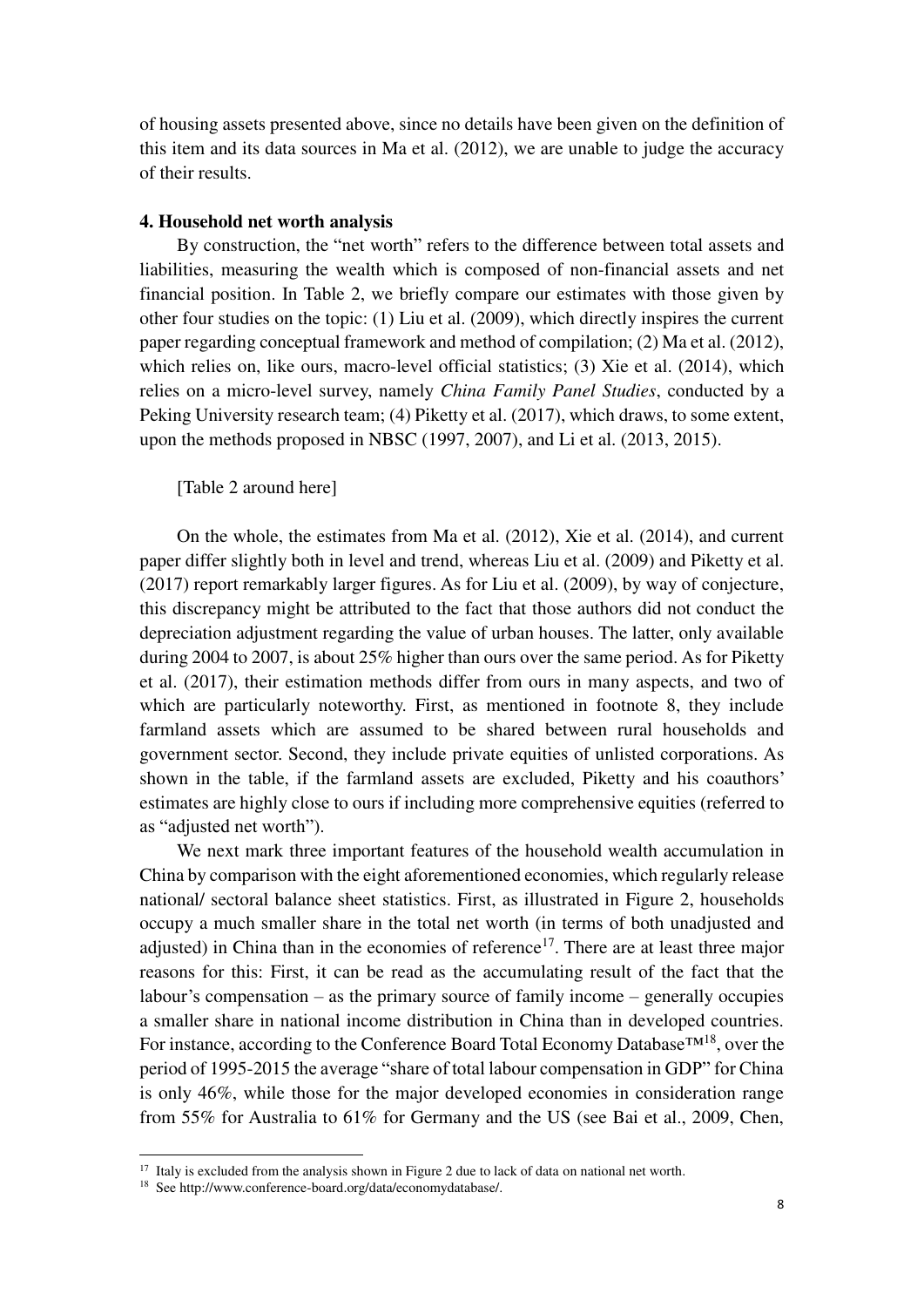2014). Second, the relatively small size of private wealth is also attributed to the dominant status of public sector (aggregation of general government, nonprofit public business, and state owned enterprises) in China's economy. Taking general government as an example, according to Li et al. (2015, Chapters 5 and 6), the net worth of the aggregation of central and local governments reached to 85 trillion yuan in  $2013^{19}$ , being 1.4 times of the country's GDP, whereas its counterpart in the sampled developed countries is usually very small relative to the size of their income or wealth (such as in France and Germany) or even exhibits negative value (such as in the UK and US). Third, relatedly, the fact that the land (both those under cultivation and under buildings) and other natural resources are not *de jure* owned by private agents in China also helps to explain the question in question.

In addition to the level, the dynamics of household wealth is also worthy of attention. As the figure shows, most countries considered here, including China, experienced a shrink in the household wealth size over 2008-2009. As for China, this phenomenon can be mainly attributed to the change in house prices, and to the fall in stock prices<sup>20</sup>. Moreover, generally speaking, the household sector in the sampled countries had recovered or at least stabilized in terms of wealth position as the global financial crisis ebbed, and thus showed somewhat resilience to shocks. In particular, the household shares in national wealth in the UK and the US regained their pre-2008 levels shortly after the height of the crisis (actually in 2009), whereas it was not until 2012 that this indicator in China returned to its 2007 level.



**Figure 2: Shares of Household Net Worth in Total Economy (%)** 

<u>.</u>

Data sources: Data on China's national net worth come from Li et al. (2013, 2015), in which the series ends in 2013; for data on other countries, see Appendix.

 $19$  It should be noted that Li et al. (2015, Chapters 5 and 6) and the current paper do not follow the same statistical framework and standards to compile the balance sheets of public sector and households, respectively. Thus, their estimates and ours cannot be directly taken to make a comparison of public-private wealth.

<sup>&</sup>lt;sup>20</sup> As a matter of fact, in China the selling price of new residential buildings increased by, on average, about 10% annually over 2004-2015, whereas it decreased by 2% in 2008; the Shanghai Stock Exchange Composite Index was dramatically down to 1800 from 5200 in the single year of 2008.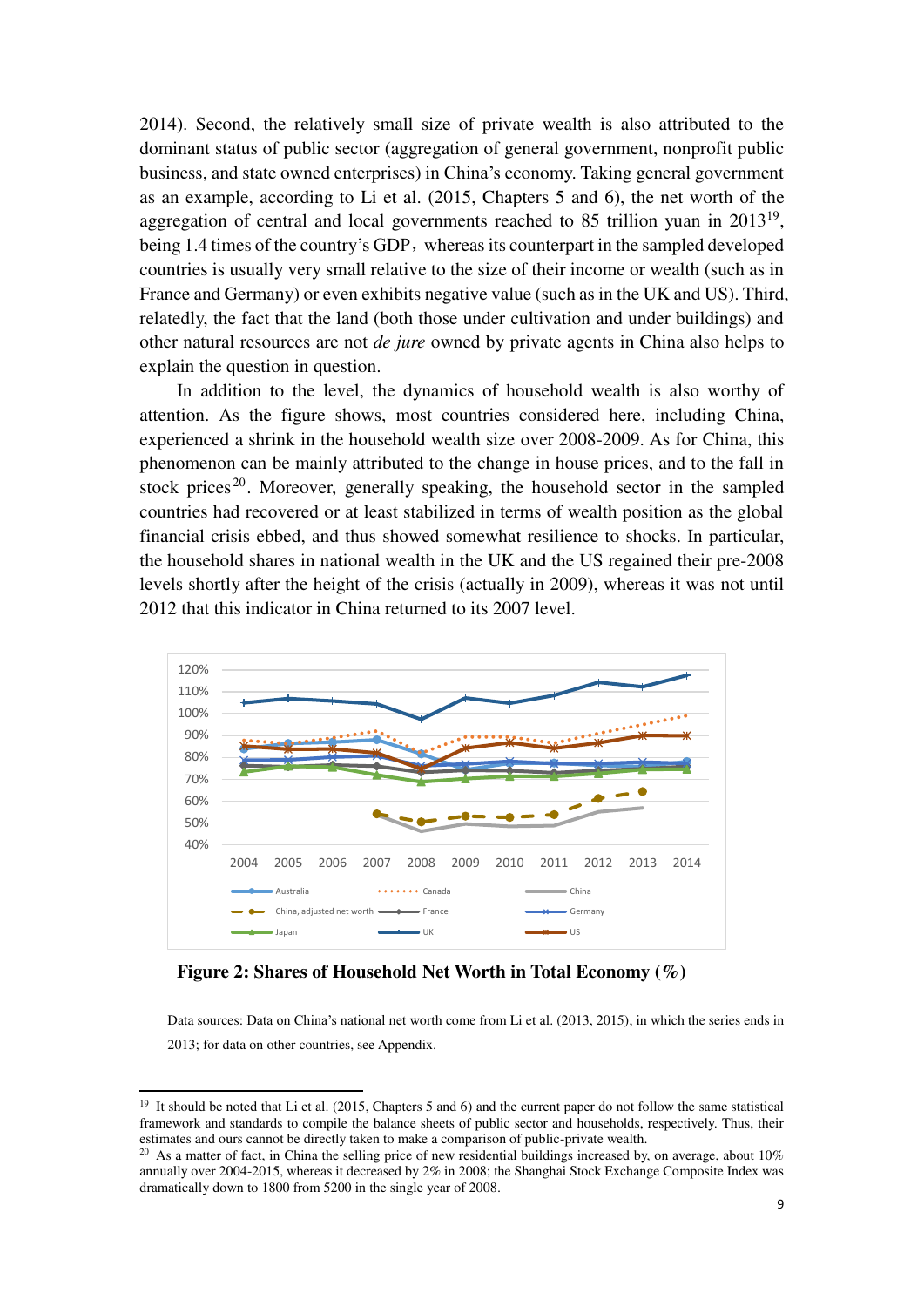Second, turning to the structure of the household wealth, we examine the share of nonfinancial assets in the net worth<sup>21</sup>. As shown in Figure 3, China's households tend to hold relatively large nonfinancial assets in their wealth position (even when land and other natural resources are not included), whose share in total net worth substantially surpasses those in Canada, the UK, Japan, and the US. Because of high trading costs of dwellings on the one hand (including costs associated with information, time, legal matters, and so forth), and the "lemon law" of secondhand vehicles (or consumer durables in general) sale on the other (Akerlof, 1970), this structural feature raises some concerns about the sector's exposure to liquidity risk (see Guiso and Sodini, 2013). Nevertheless, the figure also demonstrates that these shares in most countries under consideration have been on a downward trend over the past six years or so<sup>22</sup>, thus reflecting a financial deepening process in which households tend to allocate their resources through financial instruments, especially bonds and off-balance sheet financial products (*li cai chan pin*) in the case of China, rather than holding less liquid assets.



**Figure 3: Share of Nonfinancial Assets in Net Worth** 

#### Data sources: see Appendix.

Third, we relate net worth (or adjusted net worth) to GDP (a flow/income indicator). The relation between the two variables can be first captured by the (household) wealth-income ratio, which draws much attention in the recent literature on capital accumulation and economic inequality (see Piketty, 2014, and Piketty and Zucman, 2014). As shown in Figure 4, to some extent, both China and the developed countries under consideration have experienced a somewhat similar trend in the wealth-

<sup>&</sup>lt;sup>21</sup> For this purpose, we do not consider the equities other than "shares" and "shares in investment funds." Because although the equities of unlisted corporations are classified as "financial assets," they correspond to a mix of nonfinancial and financial assets in corporate sector, and by definition there is no market for these equities (see OECD, 2014, Chapter 8). Thus, they cannot be liquidated as easily as other financial assets.

<sup>&</sup>lt;sup>22</sup> Notably, it also indicates a growing Goldsmith's financial interrelation ratio in the household sector.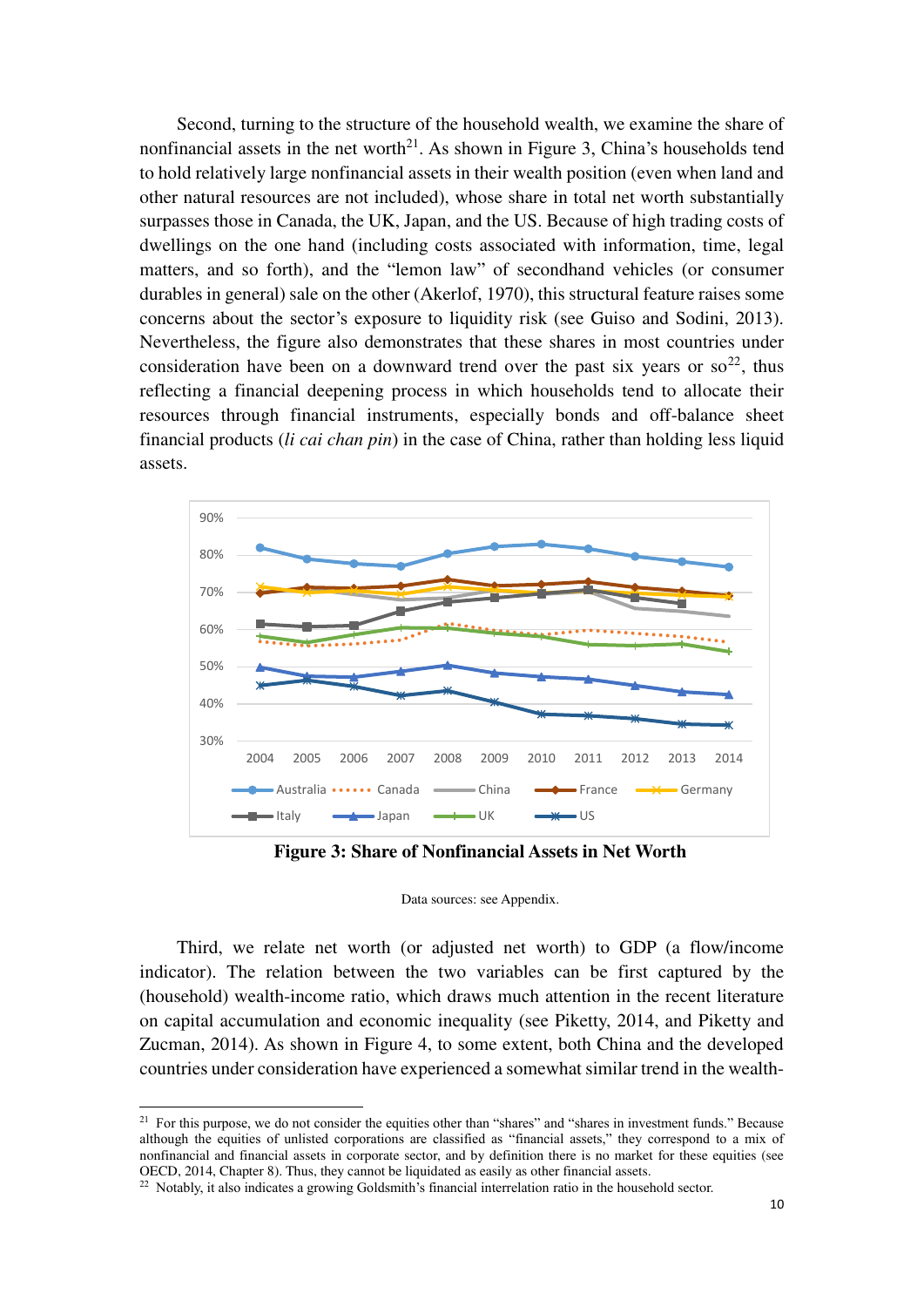income ratio: it plummeted at the height of 2008 crisis, and has rebounded since then, with a mild downturn over 2010-2012 (except UK). Remarkably, in 2014, the adjusted net worth to GDP ratio in China is already extremely close to that in Germany. Moreover, what the figure shows about the case of China is also basically consistent with the findings provided by Piketty (2014) and Piketty and Zucman (2014). Based upon long term observations, these authors find that in major industrialized countries the wealth-income ratio declined in response to structural shocks such as the two World Wars and the Great Depression, and has gradually risen since the 1970s because of asset revaluation (mainly housing) and the slowdown of productivity and population growth. Interestingly enough, both reasons have emerged in China over the past few years, thus, arguably, explaining the recent rising wealth-income ratio in the country. However, it is also to stress that unlike Piketty and Zucman's studies, our sample period is surely too short to establish long term empirical regularity regarding the dynamics of wealthincome relation, and thus, the topic of whether China follows the same pattern as advanced countries is suggested as an interesting future avenue of research.



**Figure 4: Household Net Worth to GDP Ratio**

Data sources: GDP (current price) data come from *World Economic Outlook Database*, IMF; for wealth data, see Appendix.

From Figure 4, we can also gain some insight into the *matching* between wealth and income. Indeed, a straightforward implication of China's low wealth-income ratio is that if judged by the stock of wealth rather than flow of income, China's households appear to be less wealthy, and thus, more time and effort are needed to make China *catch up* the developed countries. For further illustration, in Figure 5 we compare China and the eight developed countries regarding both wealth and income in 2014 (2013 for Italy due to data availability), and find that the household wealth gap between China and the other countries is significantly larger than the income gap measured by GDP per capita. Arguably, three crucial factors can be taken to account for the wealth-income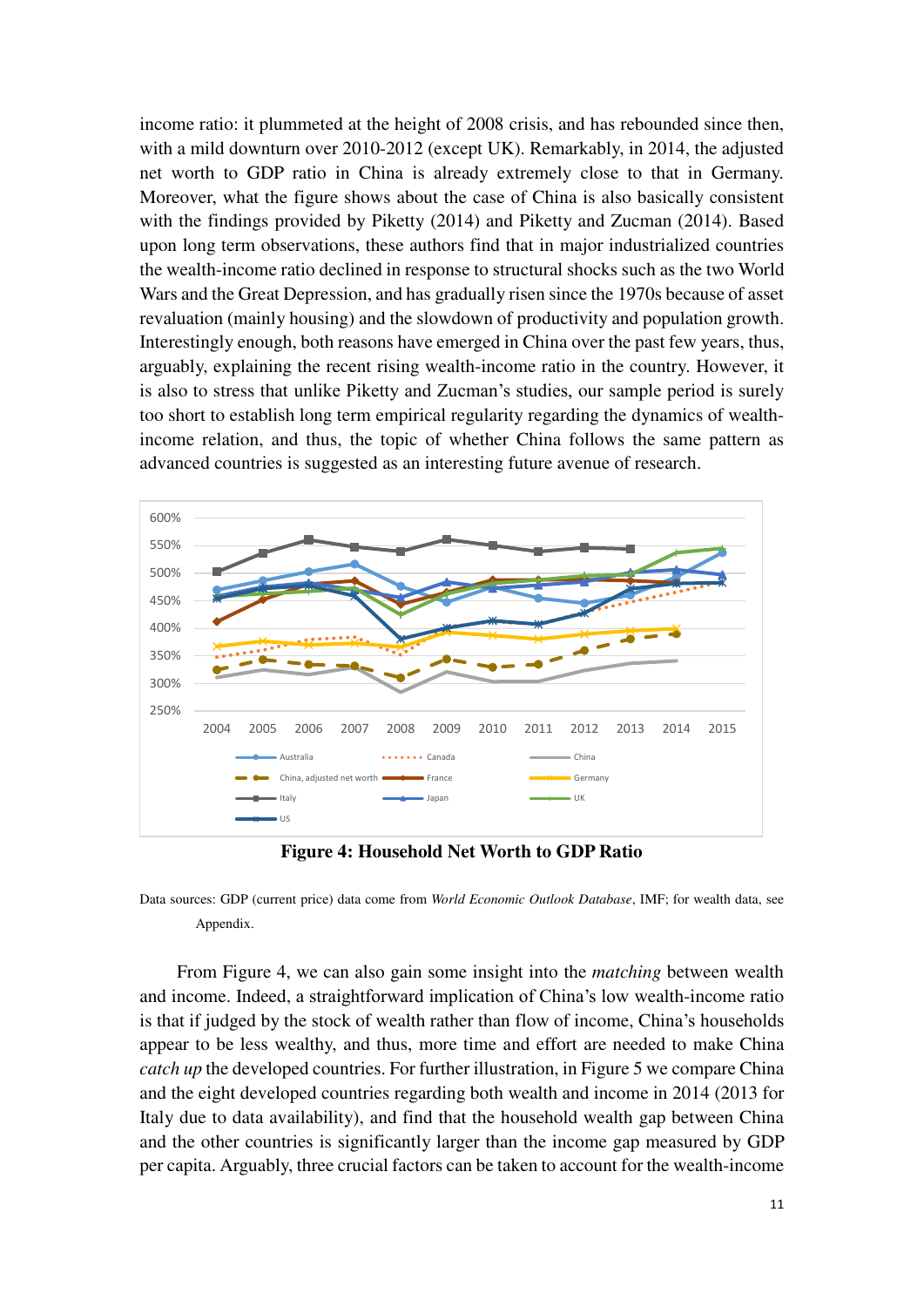*mismatching* of such kind: first, it is well documented that China, as an emerging economy, has a relatively short history of wealth accumulation in modern era, and also develops from a starting-point of extreme poverty. The last two factors, both already mentioned, pertain to the small labour's share of income and the non-private ownership of land and other natural resources in China.



**Figure 5: GDP per capita and Net Worth per capita in 2014 (China as % of Corresponding Country)**

Data sources: GDP per capita and population data come from *World Economic Outlook Database*, IMF; for wealth data, see Appendix.

#### **5. Risk diagnosis of China's households**

In this section, we examine the financial soundness and risks of the household sector through reading the balance sheet information. The first indicator is the "liabilities-to-assets ratio," which allows a picture of the household financing structure. As shown in Figure 6, the ratio in China remains below 10% over the whole sample period, being significantly lower than those in most developed economies in consideration (somewhat exceptionally, only slightly lower than the ratio in Italy). Judged from this perspective, an imminent insolvency risk for China's households seems less likely. Nevertheless, as also illustrated in the figure, the ratio has been increasing in the aftermath of the 2008 financial turmoil, indicating a rising trend of leverage. Roughly speaking, the phenomenon that China's households tend to borrow more compared to their assets can be attributed to various factors, either positive or worrying or mixed, including the development of consumption credit business, the mortgage loan expansion in the boom of housing market, and the changes in risk attitudes and consumption habits (especially for young generation). By contrast, in all other countries except Australia and Italy, households have witnessed a somewhat cycle of debt deleveraging after 2008, or, in other words, a process of "balance sheet repair," which is typical of advanced economies in a post-crisis context (see Koo, 2011).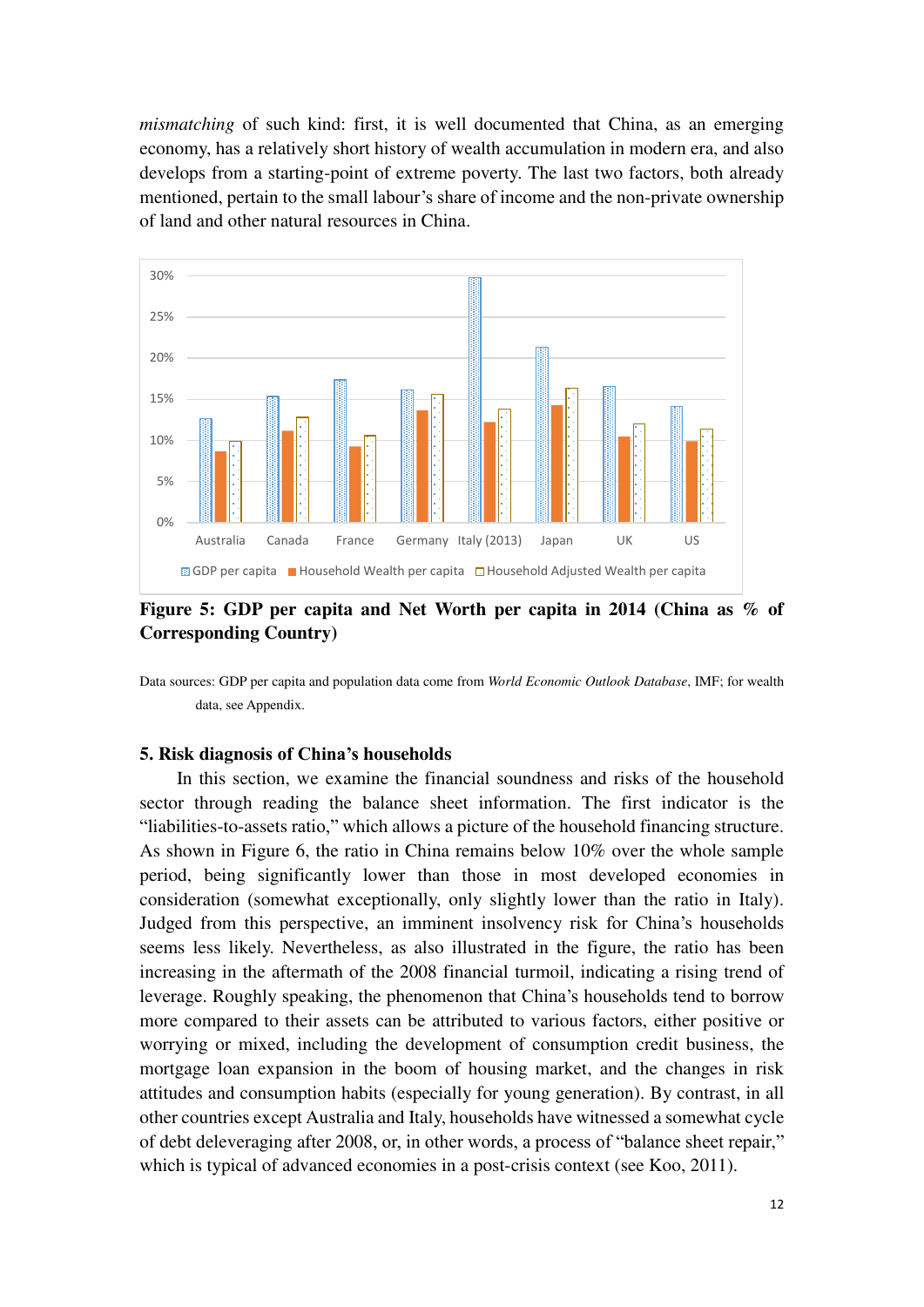

**Figure 6: Liabilities-to-Assets Ratio (%)** 

Data sources: see Appendix.

The structure of household financing can also be judged by liabilities-to-financial assets ratio, which helps to neutralize the concerns over the liquidity of nonfinancial assets, and, to some extent, the pro-cyclical character of the house prices which are high during economic upturns and low during downturns<sup>23</sup>. As shown in Figure 7, in Canada, France, Japan, the UK and the US, this liquidity-adjusted leverage measure still follows an inverted U-shaped trend, with the height of 2008 crisis as the *infection point*. Although in the three other countries, namely Australia, Germany and Italy, similar trend is hard to spot, they have all experienced a deleveraging cycle in recent years. By contrast, the ratio in China has nearly continuously increased since 2008, with the exception of the decline in 2012. At the end of our sample period, it overtook those in Japan and the US, and was comparable to that in Italy. Although the phenomenon might, as previously argued, result from a rapid financial development that provides individuals and families more access to credit, the climbing leverage ratio poses a serious threat to the household debt sustainability in China.

 $^{23}$ For the same concern indicated in footnote 20, here we do not consider the equities of unlisted corporations.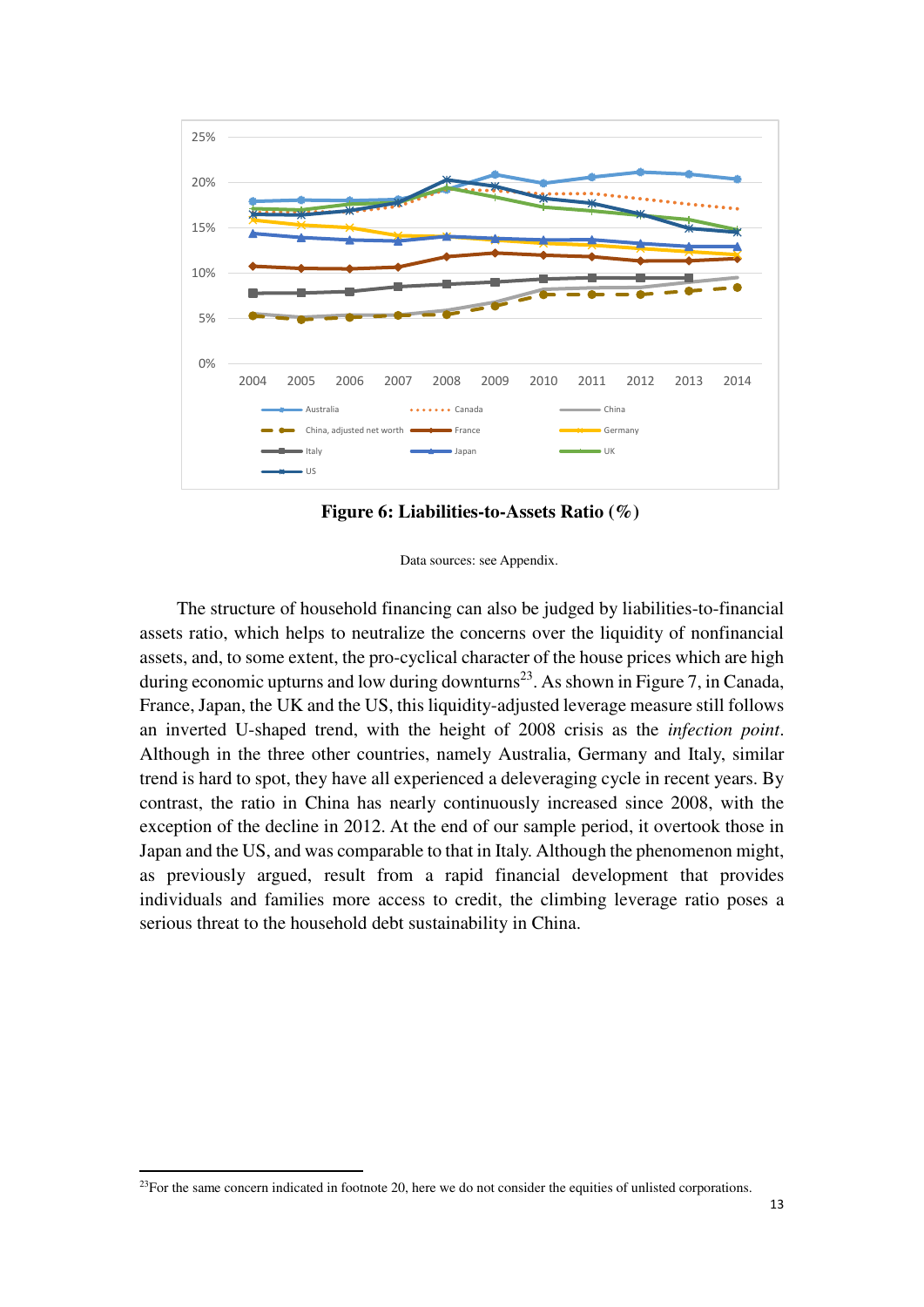

**Figure 7: Liabilities-to-Financial Assets Ratio (%)** 

Data sources: see Appendix.

In addition, focusing on the financial leverage involved in housing activities, which constitutes a topic of high attention in today's China, we examine the size and dynamics of housing loans (namely mortgages) with reference to dwellings' value. In particular, the experience of China can be better understood in comparison with those of Canada, Italy, and the US where the data on mortgages and housing assets are available in their balance sheet accounts. Clearly, as can be seen from Figure 8, the "loan-to-value ratio" of this kind in China is comparable to that in Italy, but remains largely below the levels of Canada and the US. This implies that households in both China and Italy, either actively or passively, adopt a more prudent (thus, less risky) house-financing strategy than their Canadian and US counterparts. However, there seems to be a signal of growing financial stress in China's real estate market since the 2008 crisis – similar to what has been observed about the liabilities-assets relationship. Indeed, the mortgages-to-dwellings ratio in China has nearly been doubled from 6% to 11% over 2008-2015, and also surpassed that in Italy from 2010. In the meanwhile, however, the ratio remains roughly stable in Canada, and even dramatically decreases in the US.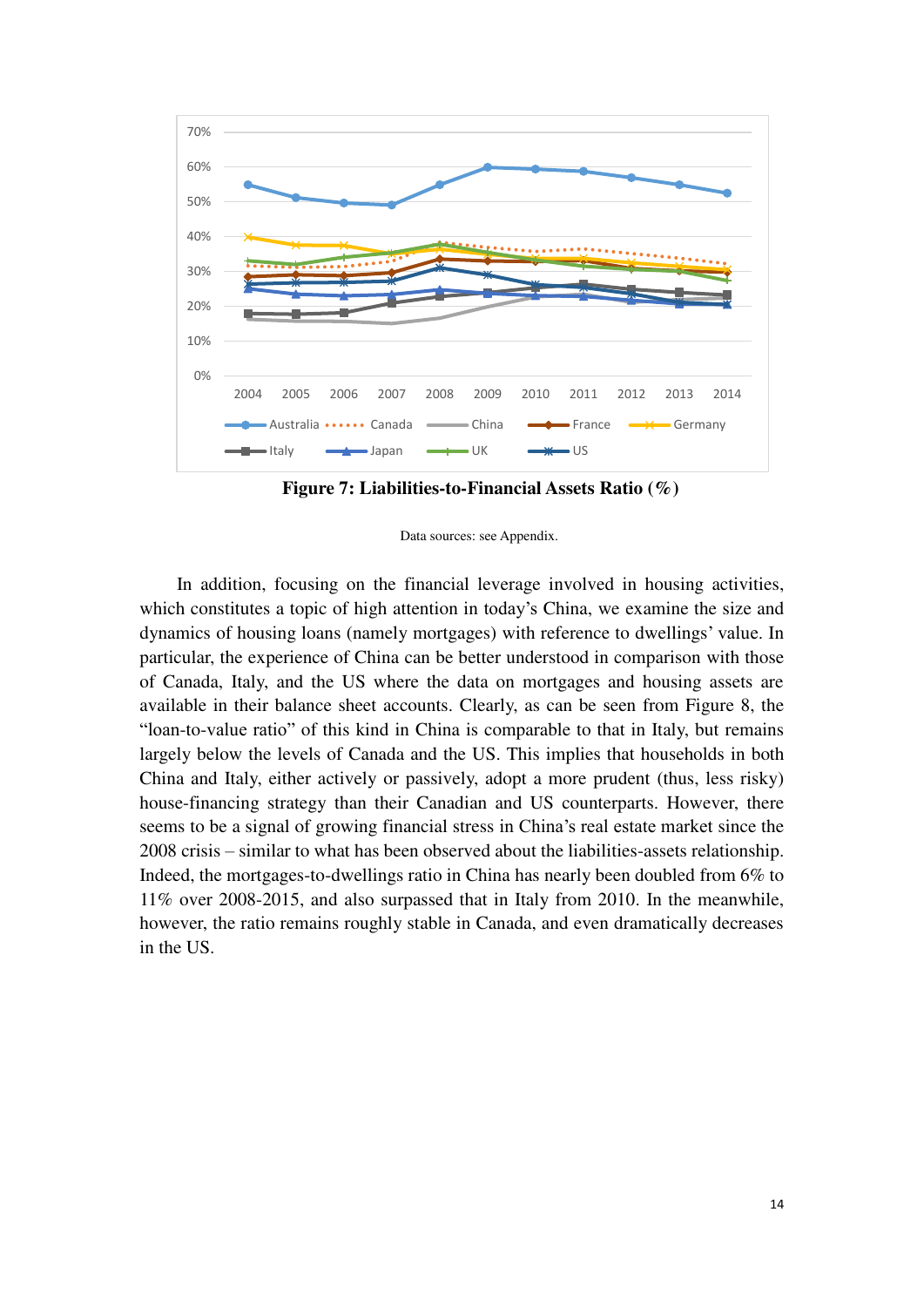

**Figure 8: Mortgages-to-Dwelling Assets Ratio (%)** 

Notes: 1. Data on mortgages come from PBoC (various issues); for other data, see Appendix.

2. In the case of China, "dwellings" refer to those owned by urban residents; "Mortgages" refer only to commercial housing loans, and thus, mortgages upon public accumulation funds (*gong ji jin*), being equivalent to approximately one quarter of the commercial loans in 2015, are excluded.

Next, we take a look at the ratio of liabilities (or debts) to household disposable income, which usually serves as a key measure of debt repayment capacity and thus has direct relevance for assessing the debt default risk. As illustrated in Figure 9, China's household sector has also followed an upward leveraging cycle since 2008 or so, and in recent years, the ratio has reached a level comparable to some developed countries including Germany and Italy. Also of importance, the increasing debts-income ratio in China, which raises worries about the sustainability of debts, is further associated with another disquieting phenomenon in terms of risk, namely a shortening maturity structure. Indeed, as shown in Figure 10, both the shares of long-term loans and of mortgages in the total non-operating loans in China have declined over the past ten years or so, and similar trend can also be seen in the case of US. These findings indicate that in both countries households suffer growing debt stress in the short run. Focusing on the case of China, arguably, this structural change results from, among other factors, the tightening up of mortgages and the booming development of credit card business during the observation period.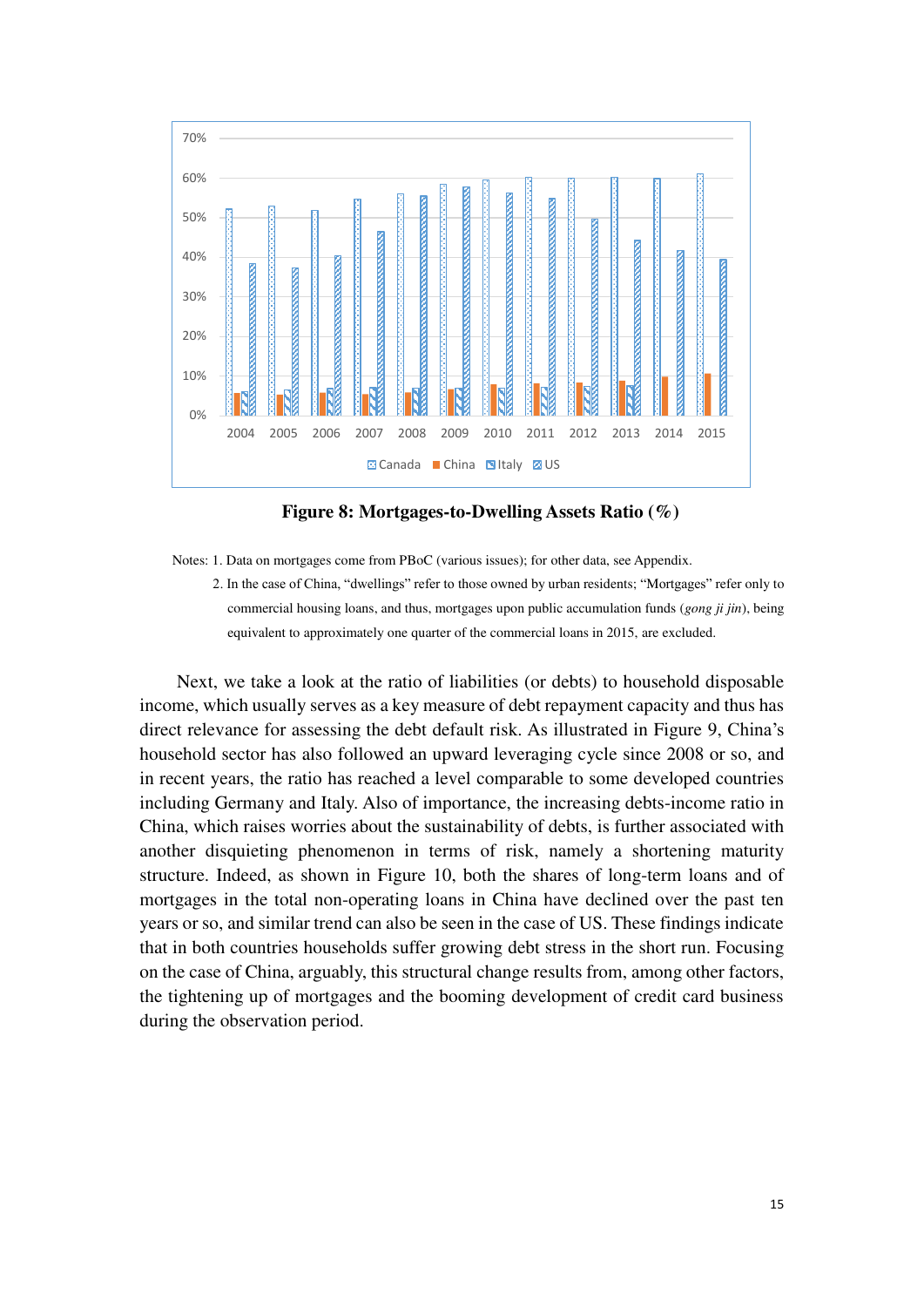

**Figure 9: Liabilities (or Debts)-to-Disposable Income Ratio (%)** 

Data sources: China data come from PBoC (for household debts) and NBSC (for disposable income); data of other countries come from *National Accounts at a Glance*, Organisation for Economic Co-operation and Development (OECD).



**Figure 10: Long Term Loans or Mortgages as % of Total Loans: China versus US** 

Notes: 1. For data sources, see Appendix.

- 2. In the case of China, only non-operating loans are considered.
- 3. In the case of the US, "long term loans" are equivalent to "mortgages."

As a final point, addressing the household defaults, we detect, in Figure 11, a somewhat U-shaped trend for the accumulation of nonperforming loans (NPL) in China (referring to the sum of three categories of loans, namely "substandard," "doubtful'" and "loss"). Indeed, within the past five years (2011-2015), the balance of the risky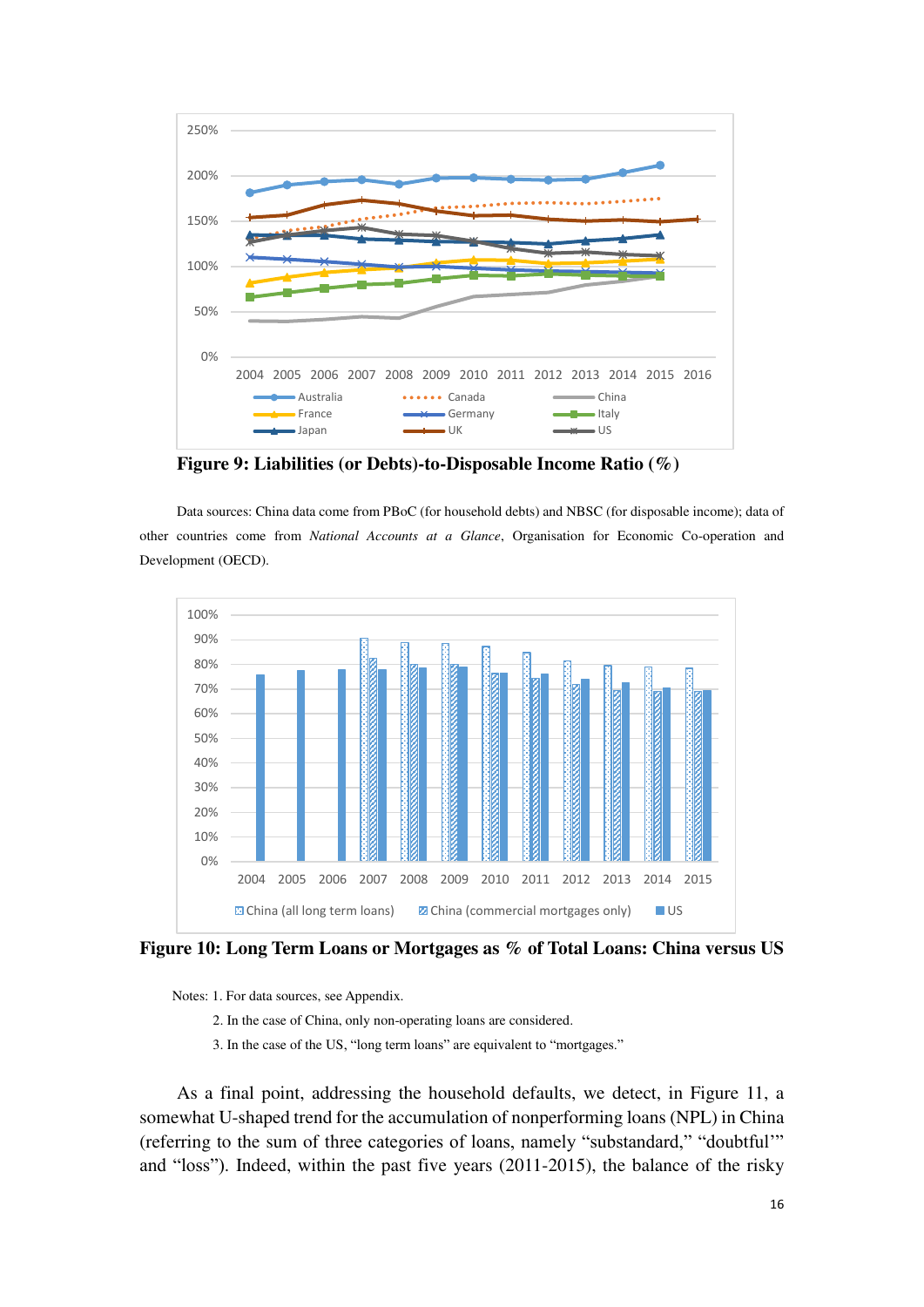household loans in the country has been tripled in amount, with a NPL ratio (namely, NPLs to total loans ratio) climbing to 0.8% from 0.5%. More specifically, as further shown in Figure 12, after decreasing during the period of 2007-2011, the NPL ratios of China's households for three major types of loans, namely bank card repayment, automobile credits, and mortgages, have all increased since then, albeit at a very slow pace for mortgages. Perhaps more important, this trend is associated with the aforementioned rising leverage process measured by several indicators, and thus becomes an added element of financial fragility in China. On the contrary, the US household default rates of all types have constantly declined since the height of the crisis, along with a financial deleverage cycle $^{24}$ .



**Figure 11: Household NPLs and Defaults: China versus US** 

- Notes: 1. "China amount" (in billion yuan, right hand axis) refers to the balance of the nonperforming household debts; "China rate" (in percentage, left hand axis) refers to the NPL ratio. Loans to individual business are excluded from the statistics. "US\_rate" (in percentage, left hand axis) refers to default rate, June data for each year.
	- 2. China data come from *China Banking Regulatory Committee Annual Report* (various issues); US data come from *S&P/ Experian Consumer Credit Default Index Series*.

<sup>&</sup>lt;sup>24</sup> It is noteworthy that the NPL ratio and the default rate are highly related but not exactly comparable. In general, the former is greater than the latter, since not all NPLs will be in default eventually. Thus, as for the China-US comparisons shown in Figures 11 and 12, *trend* is more important than *level*.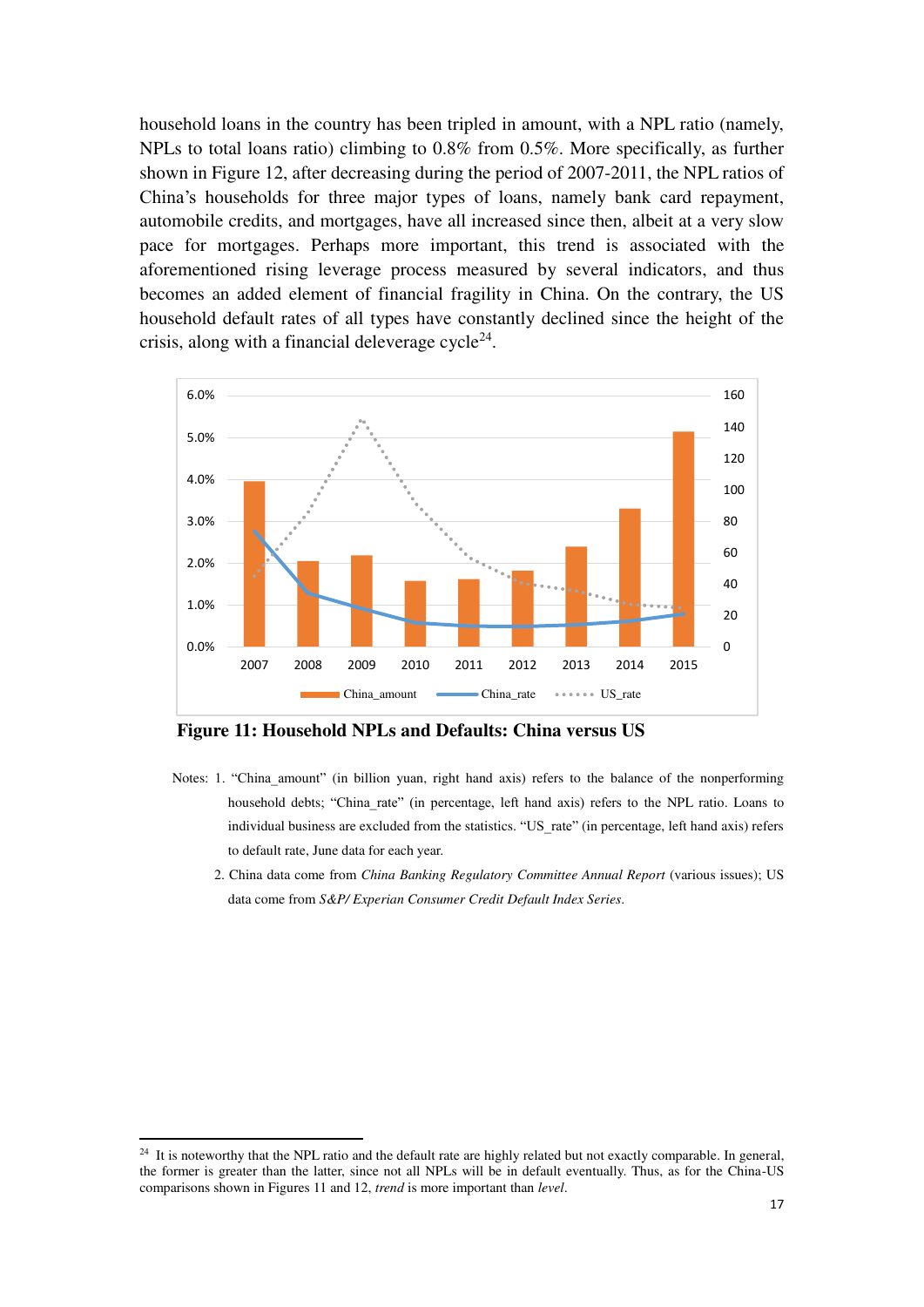

**Figure 12: NPLs Ratios and Default Rates by Types of Debts: China versus US** 

Data sources: See Figure 11.

#### **6. Concluding remarks**

In this paper, we compile China's household balance sheet and apply this perspective to the analysis of household financial conditions. Specifically, we first address some technical issues about the balance sheet accounts, including the coverage of household sector, main assets/liabilities items, evaluation methods, and data sources. In particular, we detail the estimations of "dwellings" and "automobiles," which, putting together, constitute the quasi-totality of household holdings of non-financial assets. Next, with the help of some financial indicators and ratios on the basis of the balance sheet information, we provide a descriptive analysis of China's households in comparison with eight major developed countries in which official national/household balance sheet data are available. In a nutshell, our findings can be summarized as: (1) China's households are still on their early stage of wealth accumulation; the asset structure, which is dominated by dwelling asset holdings, has gradually changed in favour of financial assets in recent years. (2) Although being subject to relatively low insolvency and liquidity risks, the sector has experienced, generally contrary to other countries in consideration, a climbing leverage cycle since the outbreak of the global financial crisis. This can be read as, merely from a perspective of risk, a sign of growing financial stress facing China's households.

Despite the roughness of the balance sheet information, some policy implications for China can be drawn from the analysis. First, to achieve rapid accumulation of household wealth, rapid economic growth is important but not all important. Further policy efforts should also be aimed at improving the income share of private agents. In broad outline, they include the individual / corporate income tax reform, protection of property rights, and rearrangement of rural land tenure and transferal given the state or collective ownership of land. It is to stress that these wealth/income-friendly reforms will contribute to not only the well-being of households (both in urban and rural areas),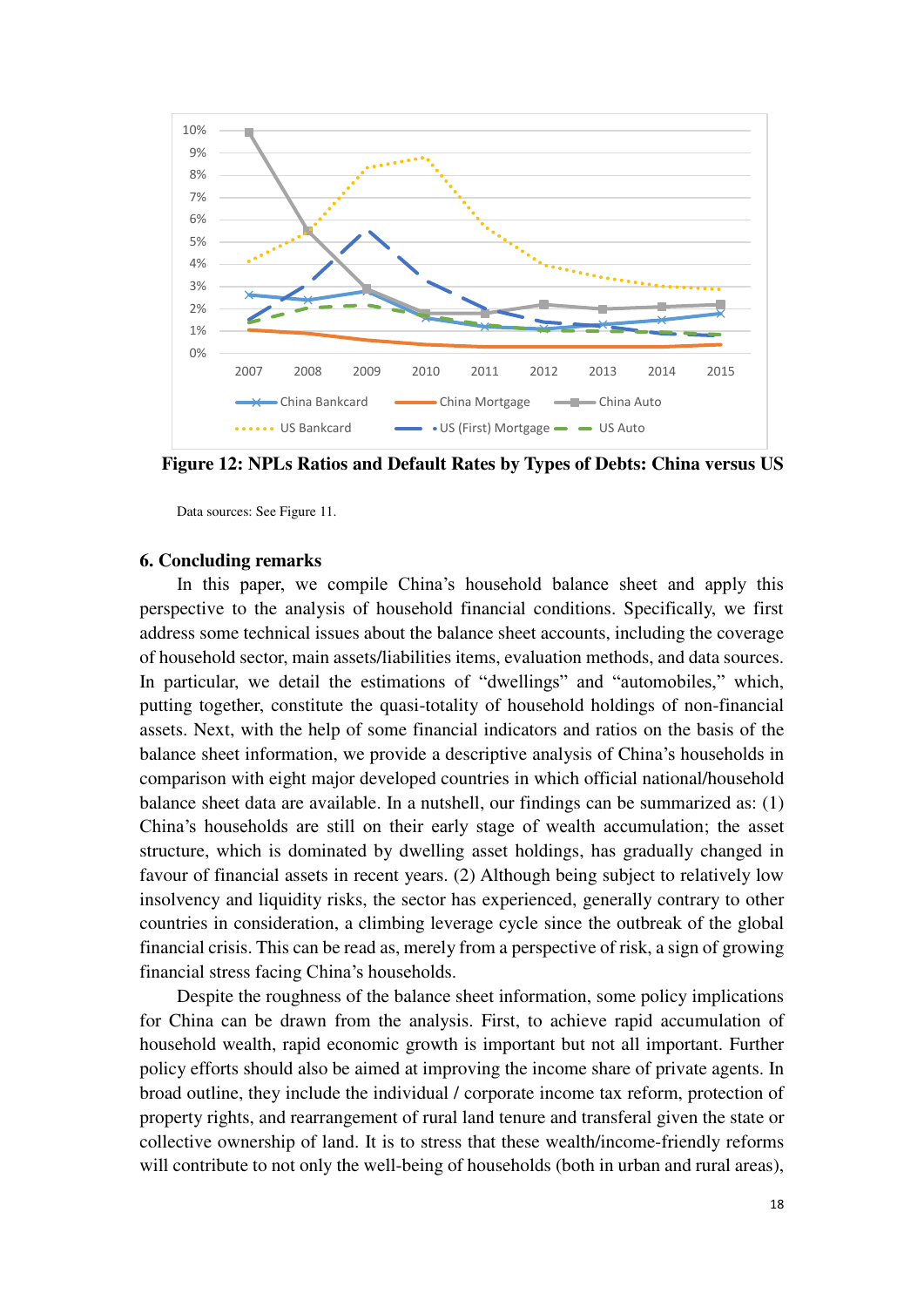but the transition to a consumption-led economy  $-a$  goal topping the agenda in China's ongoing structural transformation. Moreover, it is obvious that household wealth also requires good management and reasonable allocation, which are crucial to enhancing the value of wealth, and, more particularly, to improving its structure in terms of both liquidity and risk diversification. In this regard, under effective and flexible regulations, financial services (including off-balance sheet activities) and securities markets should be designed for offering households a large amount of safe, profitable, and liquid financial assets. It is of importance to note that this structural change will further help to mitigate the overdependence of household wealth on dwellings, which has become a key focus of risk assessment and control in today's China.

Turning to the debts, although the relatively low level of leverage reflects a significant cushion for risk exposures, high attention needs to be paid to the increasing indebtedness of China's households, which is further threatened by the country's economic slowdown over the past five years or so. In such a context, to avoid and mitigate systemic financial risk, especially a prospect of US-like "subprime lending crisis," strict credit standards should be set or maintained on mortgage loans despite the recent policy commitment and implementation on the real estate destocking. Moreover, to tackle the potential risk contagion, conventional bank stress tests with extreme assumptions about asset prices and other financial parameters are highly necessary but insufficient. For instance, the dynamics of the financial institutions' behaviour to shocks and their interactions with other sectors need more consideration in the test designing, whereas those two elements, as recently pointed out in Dees et al. (2017), are so far largely overlooked in the international practice of macro-prudential measures. Additionally, given the dominant status of China's public sector, it is also important to consider what the government (central and local) and the monetary authority should or can do in the assumed adverse scenarios.

Before ending the paper, we add three caveats that have important implications and relevance for future avenues of research. First, broadly speaking, since the national / balance sheet accounts are far less standardized worldwide than the conventional accounts of flows, especially those of national income, the data and conceptual frameworks of the countries examined in the paper are not perfectly comparable with each other (for instance, rather different treatments of land and other natural resources). Hence, considering the lack of precision in our comparative analysis, we would like to draw the readers' attention more particularly to the *trend* than to the *level* of the indicators and ratios examined here. Also, it is hoped that our tentative work could pave some way for further adjustments aimed at improving the comparability of the relevant data, concepts, and methods.

The second caveat is about the *stage of development*, which is certainly a factor at play to account for the finding that the household leverage cycles in China substantially differ from those in the sampled developed countries. This sort of "asynchronization" of cycles is deeply rooted in the heterogeneity between China and the developed countries in many aspects, such as engines of economic growth, endowment and industrial structures, extent of financial deepening, taxation and income distribution system, and many other dimensions of socioeconomic development. In view of that,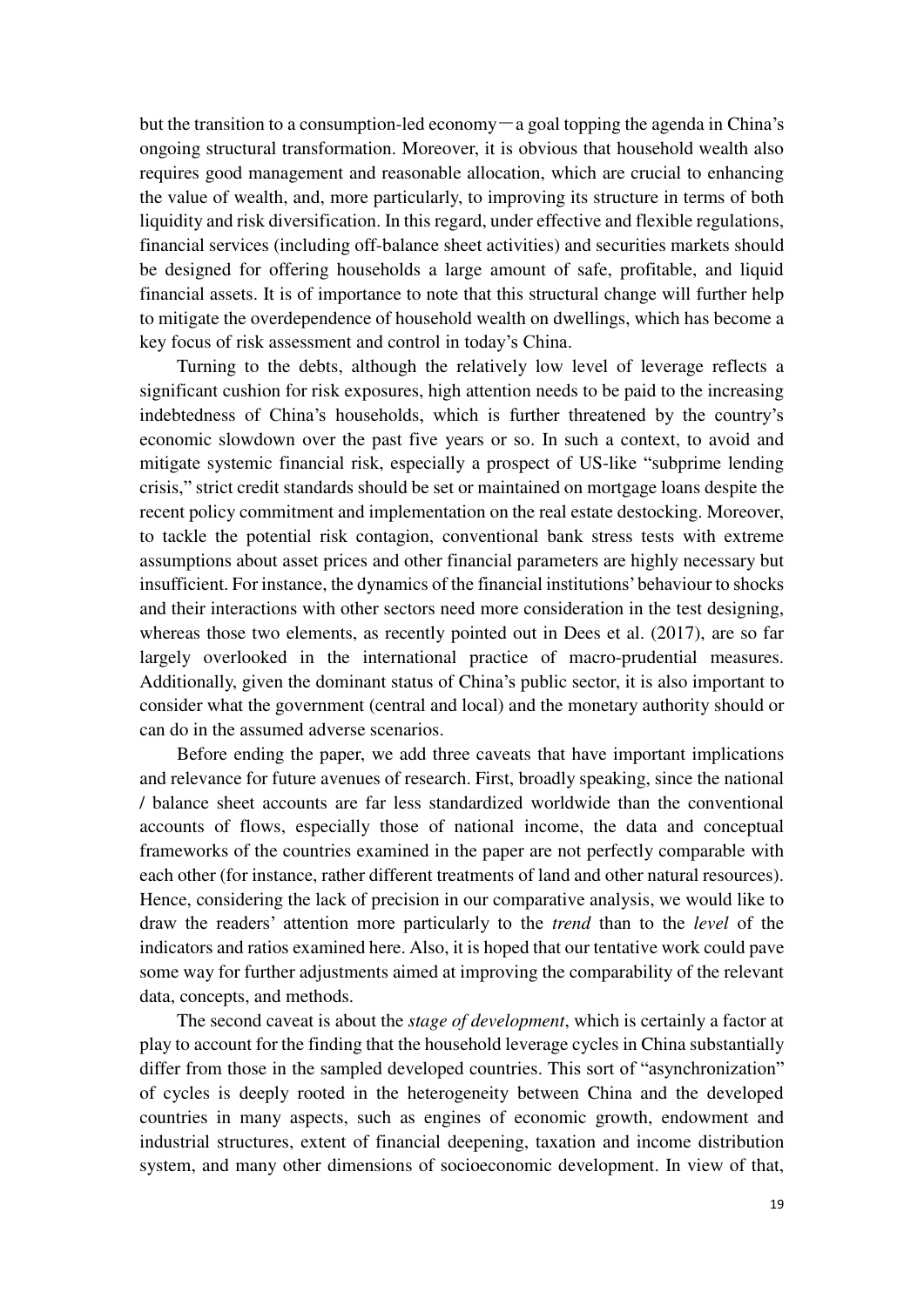the combined efforts of academia, national statistical authorities, and international organizations, are sorely needed to get available more and better balance sheet data covering economies of different income levels or other characteristics. Relatedly, from a theoretical standpoint, this will also provide a novel perspective to understanding the path and structural features of economic development and social changes.

Finally, the descriptions and judgments made in this paper rely exclusively upon data at country-level. Obviously, there is no doubt that various regions and groups of people (for instance, classified by income group) within a country are usually associated with different financial conditions, and in particular, exhibit asynchronous leverage cycles. Hence, they may differ in terms of policy limitations, instruments, and goals. Moreover, the aggregated data do not allow an investigation into the distributive features of wealth and debts (thus risks) across regions and cohorts, which undoubtedly constitute another research topic of paramount importance (for a recent preliminary work on this, see Piketty et al., 2017). With all these concerns in mind, future research will greatly benefit from being associated or contrasted with studies of regional statistics and family survey, thereby drawing a more detailed portrait of the sector with heterogeneous inside.

#### **References**

- Ahrend, R., and Goujard, A. (2012), International capital mobility and financial fragility Part 1. Drivers of systemic banking crises: The role of bank-balance-sheet contagion and financial account structure, *OECD Economics Department Working Papers*, No. 902.
- Akerlof, George A. (1970). The market for 'Lemons': Quality uncertainty and the market mechanism, *Quarterly Journal of Economics*, Vol. 84 (3), 488-500.
- Allen, Mark, Rosenberg, Christoph, Keller, Christian, Setser, Brad, and Roubini, Nouriel (2002), A balance sheet approach to financial crisis, *IMF Working Paper*, WP/02/210.
- Bai, Chong-en, and Qian, Zhenjie (2009), Factor income share in China: The story behind the statistics, *Economic Research Journal* (Chinese), Vol.44(3), 27-41.
- Caballero, Ricardo J., Takeo Hoshi and Anil K. Kashyap (2008), Zombie lending and depressed restructuring in Japan, *American Economic Review*, 98(5), pp. 1943-1977.
- Cao, Yuanzheng, and Ma, Jun (2012), Investigating national balance sheet, *Caijing Magazine*  (Chinese), No.15.
- Chen, Changbing (2014), Estimation of variable depreciation rate and measurement of capital stock, *Economic Research Journal* (Chinese), Vol.49 (12), 72-85.
- China Association of Automobile Manufacturers (various issues), *China Automotive Industry Yearbook*. Beijing: China Automotive Industry Yearbook House.
- Dees, S., Henry, J., and Martin, R. (2017), *STAMPE: Stress-Test Analytics for Macroprudential Purposes in the Euro Area*. Frankfurt: European Central Bank.
- Dickinson, F., and Eakin, F. (1936), *A Balance Sheet of the Nation's Economy*. Urbana: University of Illinois Press.
- Du, Jinfu (ed.) (2015), *Government Balance Sheet: Theory and Applications in China* (Chinese). Beijing: China Financial Publishing House.
- Eggertsson, Gauti B. and Krugman, Paul (2012), Debt, deleveraging, and the liquidity trap: A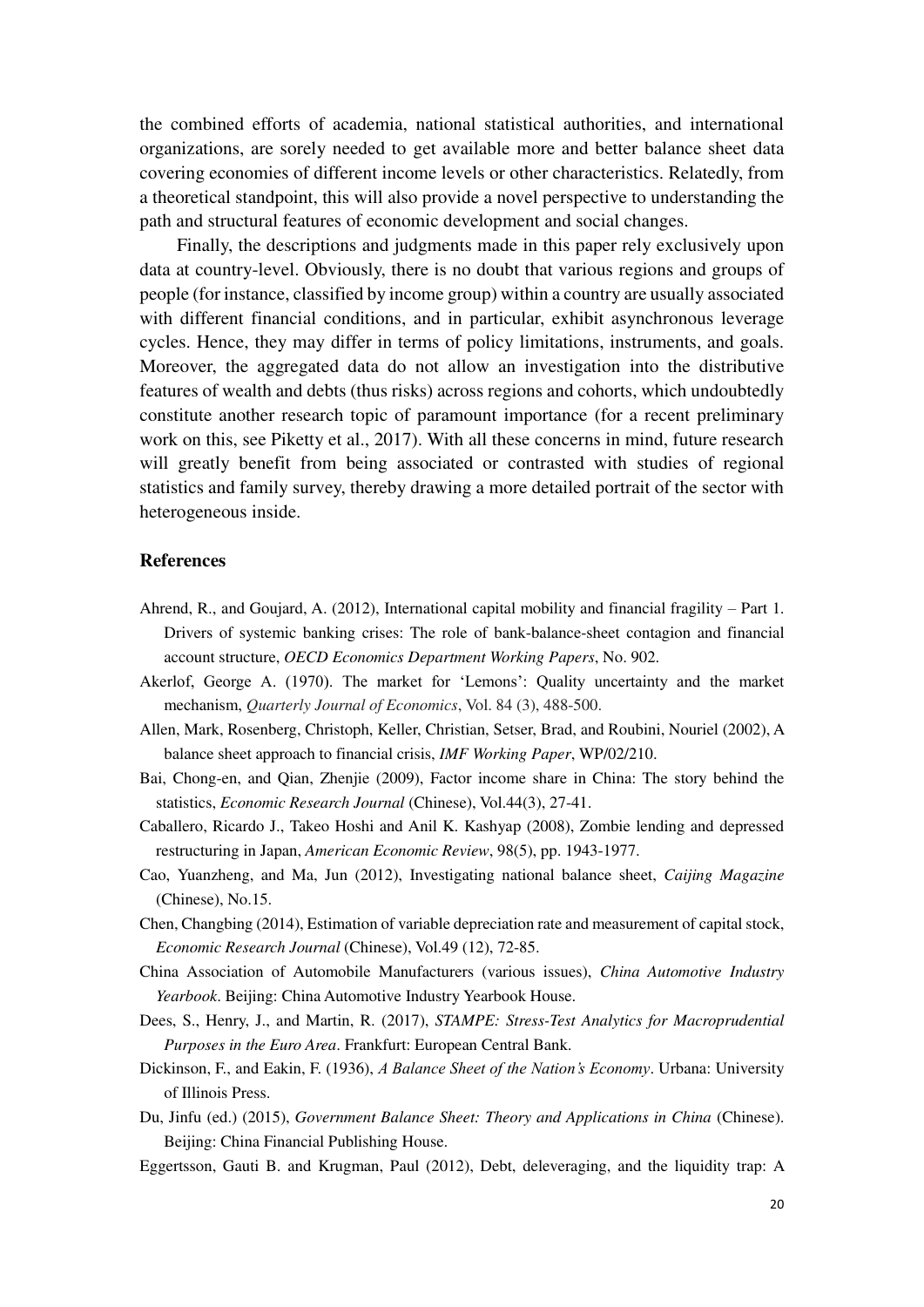Fisher-Minsky-Koo approach, *Quarterly Journal of Economics*, 127(3), pp. 1469-1513.

- Goldsmith, R., W. (1966), The uses of national balance sheet, *Review of Income and wealth*, Vol.12(2), pp.95-133.
- Goldsmith, Raymond W. (1982), *The National Balance Sheet of the United States, 1953-1980*: Chicago: The University of Chicago Press.
- Goldsmith, R., W., and Lipsey, R. E. (1963), *Studies in the National Balance Sheet of the United States.* Princeton: Princeton University Press.
- Gray, Dale F., Merton, Robert C., and Bodie, Zvi (2007), New framework for measuring and managing macrofinancial risk and financial stability, *NBER Working Paper*, No.13607.
- Guiso, L., and Sodini, P. (2013), Household finance: An emerging field, in Constantinides, G. M., Harris, M., and Stulz, R. M. (eds.), *Handbook of the Economics of Finance*, Elsevier, Volume 2, Part B, Chapter 21, pp. 1397-1532.
- He, Zhiguo, Khang, In Gu, and Krishnamurthy, Arvind (2010), Balance sheet adjustments in the 2008 crisis, *NBER Working Paper*, No. 15919.
- Ho, Samuel, and Lin, George (2003), Emerging land markets in rural and urban China: Policies and practices, *China Quarterly*, Vol.175 (September), pp.681-707.
- Kiyotaki, Nobuhiro, and Moore, John (2002), Balance-sheet contagion, *American Economic Review, Papers and Proceedings*, Vol.92 (2), pp.46-50.
- Koo, Richard C. (2011), The world in balance sheet recession: Causes, cure, and politics, *Real World Economics Review*, No. 58, pp.19-37.
- Li, Yang, Zhang, Xiaojing, Chang, Xin, Tang, Duoduo, and Li, Cheng (2012a), China's sovereign balance sheet and its risk assessment: Part I, *Economic Research Journal* (Chinese), Vol.47(6), pp.4-19.
- Li, Yang, Zhang, Xiaojing, Chang, Xin, Tang, Duoduo, and Li, Cheng (2012b), China's sovereign balance sheet and its risk assessment: Part I, *Economic Research Journal* (Chinese), Vol.47(7), pp.4-21.
- Li, Yang, Zhang, Xiaojing, Chang, Xin, Tang, Duoduo, Li, Cheng, Wang, Jia, Zhang, Lei, Chen, Changbing, Wang, Hongju, Sun, Tao, and Liu, Xueliang (2013), *National Balance Sheet of China 2013: Theory, Method, and Risk Assessment* (Chinese). Beijing: China Social Sciences Press.
- Li, Yang, Zhang, Xiaojing, Chang, Xin, Wang, Hongju, Tang, Duoduo, Li, Cheng, Zhang, Lei, Peng, Xingyun, Li, Yu, Liu, Xueliang, Gao, Zhanjun, and Cao, Wei (2015), *National Balance Sheet of China 2015: Leverage Adjustments and Risk Management* (Chinese). Beijing: China Social Sciences Press.
- Lima, Juan Manuel, Montes, Enrique, Varela, Carlos, and Wiegand, Johannes (2006), Sectoral balance sheet mismatches and macroeconomic vulnerabilities in Colombia, 1996-2003, *IMF Working Paper*, WP/06/5.
- Liu, Xiangyun, Niu, Muhong, and Yang, Ping (2009), Analysis on China's Household Balance Sheet (Chinese), *Journal of Financial Research* (*Jin Rong Yan Jiu*), No. 10, pp.107-117.
- Ma, Jun, Zhang, Xiaorong, and Li, Zhiguo (2012), *A Study of China's National Balance Sheet*  (Chinese). Beijing: Social Sciences Academic Press.
- Mathisen, Johan, and Pellechio, Anthony (2006), Using the balance sheet approach in surveillance: Framework, data sources, and data availability, *IMF Working Paper*, WP/06/100.

National Bureau of Statistics of China (1997, 2007), *Method of Compiling China's Balance Sheet*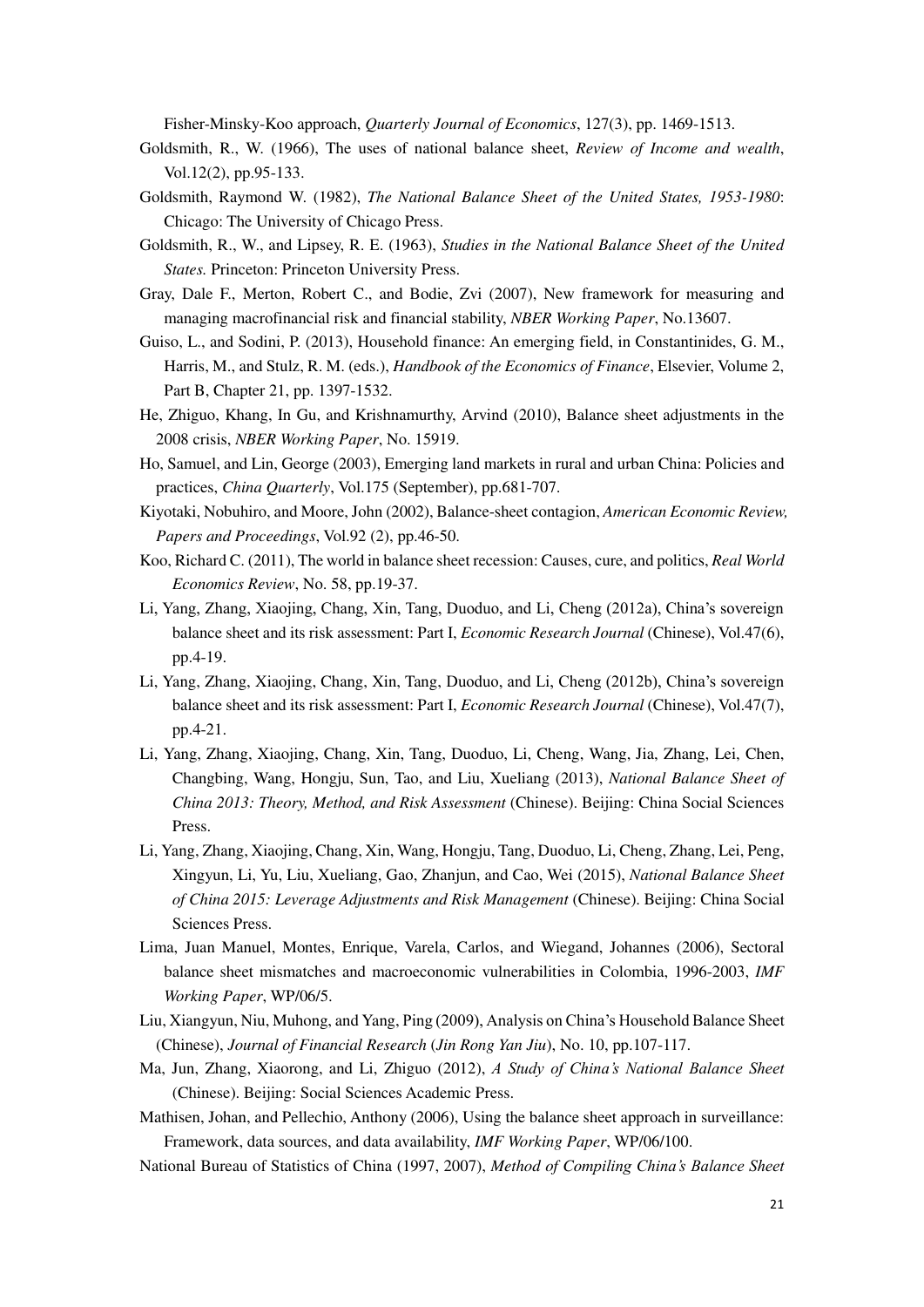(Chinese). Beijing: China Statistics Press.

- National Bureau of Statistics of China (various issues), *China Statistical Yearbook*. Beijing: China Statistics Press.
- Nuño, Galo, and Thomas, Carlos (2017), Bank leverage cycles, *American Economic Journal: Macroeconomics*, Vol. 9 (2), pp. 32-72.
- Organisation for Economic Co-operation and Development (2014), *Understanding National Accounts* (second edition). Paris: OECD.
- Paltalidis, Nikos, Gounopoulos, Dimitrios, Kizys, Renatas, and Koutelidakis, Yiannis (2015), Transmission channels of systemic risk and contagion in the European financial network, *Journal of Banking and Finance*, Vol.61 (supplement 1), pp. S36-S52.
- People's Bank of China (PBoC) (various issues), *China Financial Stability Report (CFSR)*. Beijing: China Financial Publishing House.
- Piketty, T. (2014), *Capital in the Twenty-First Century*. Cambridge Mass: The Belknap Press of Harvard University.
- Piketty, T., and Zucman, G (2014), Capital is back: Wealth-income ratios in rich countries, 1700- 2010, *Quarterly Journal of Economics*, Vol.129 (3), pp.1255-1310.
- Piketty, T., Yang, L., and Zucman, G (2017), Capital accumulation, private property and rising inequality in China, 1978-2015, *NBER Working Paper*, No. 23368.
- Reinhart, Carmen M., Rogoff, Kenneth S., and Savastano, Miguel A. (2014), Addicted to Dollars, *Annals of Economics and Finance*, Vol.15 (1), pp.1-51.
- Revell, Jack (1966), The national balance sheet of the United Kingdom, *Review of Income and wealth*, Vol.12(4), pp.281-310.
- Rosenberg, Christoph, Halikias, Ioannis, House, Brett, Keller, Christian, Nystedt, Jens, Pitt, Alexander, and Setser, Brad (2005), Debt-related vulnerabilities and financial crises: An application of the balance sheet approach to emerging market countries, *IMF Occasional Paper*, No. 240.
- Xie, Yu, Zhang, Xiaobo, Li, Jianxin, Yu, Xuejun, and Ren, Qiang (2014), *China Family Panel Studies 2014* (Chinese). Beijing: Peking University Press.
- Zhu, Xiaodong (2012), Understanding China's growth: Past, present, and future, *Journal of Economic Perspectives*, Vol.26(4), pp.103-124.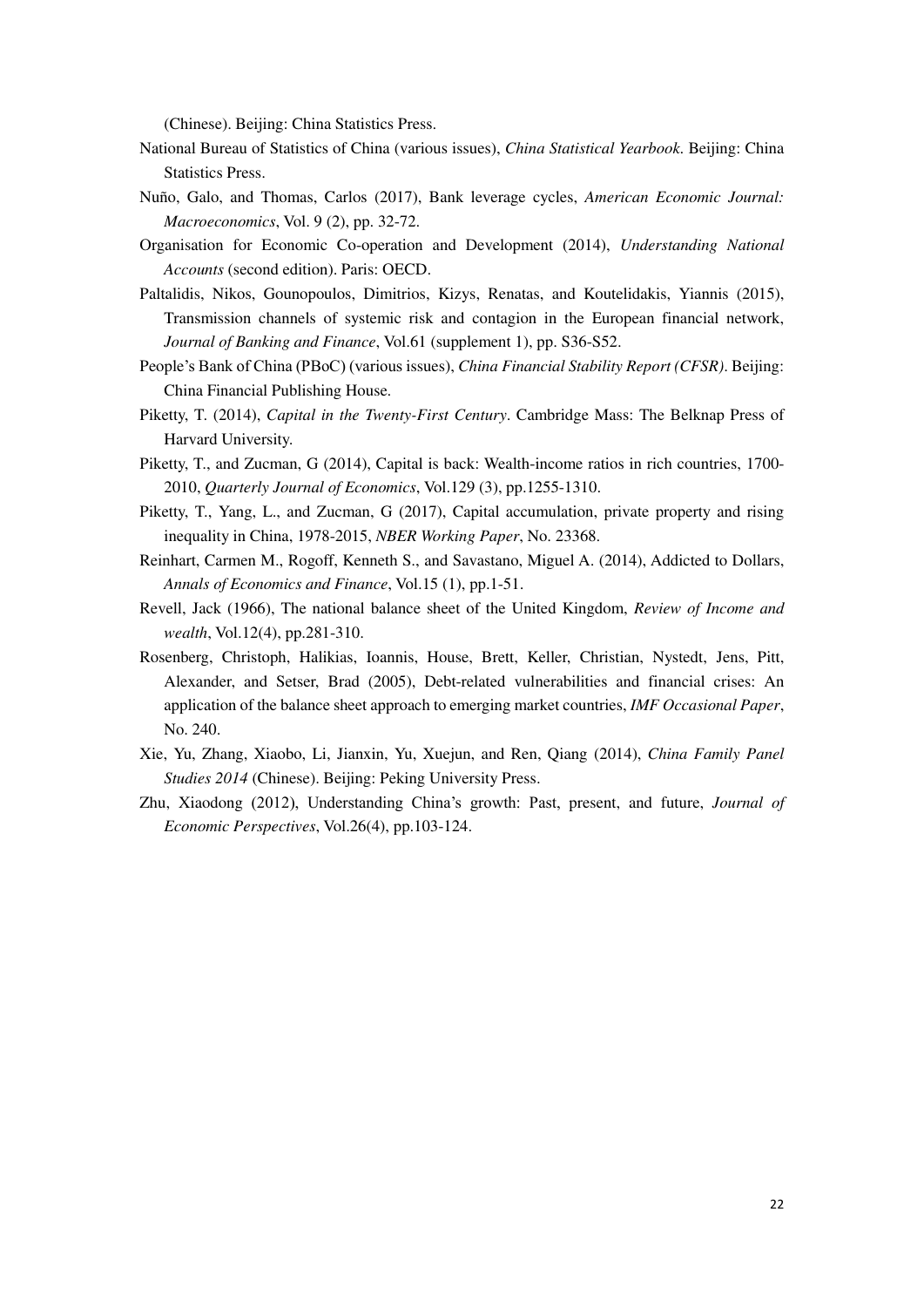| Item/Year                                      | 2004    | 2005    | 2006                     | 2007             | 2008             | 2009                     | 2010             | 2011     | д,<br>2012 | 2013     | 2014                     |
|------------------------------------------------|---------|---------|--------------------------|------------------|------------------|--------------------------|------------------|----------|------------|----------|--------------------------|
| <b>Non-financial assets</b>                    | 35213.6 | 43205.2 | 48259.1                  | 60546.3          | 62218.3          | 79150.6                  | 87185.1          | 104441.6 | 114969.6   | 130089.9 | 139741.8                 |
| -Dwellings                                     | 32744.2 | 40298.6 | 44950.3                  | 56700.3          | 57816.8          | 73911.3                  | 80902.3          | 96287.5  | 105762.4   | 119873.6 | 128508.2                 |
| Of which: Urban                                | 27968   | 34374.5 | 38497.7                  | 49608.5          | 50220.5          | 65592.8                  | 71943.3          | 80734.8  | 89515.2    | 101146.5 | 107150                   |
| Rural                                          | 4776.2  | 5924.1  | 6452.6                   | 7091.8           | 7596.3           | 8318.5                   | 8959             | 15552.7  | 16247.2    | 18727.1  | 21358.2                  |
| -Household automobiles                         | 1364.2  | 1596    | 1927.4                   | 2357.6           | 2811.8           | 3512.3                   | 4463.7           | 5445.8   | 6397.6     | 7198.9   | 7996.3                   |
| -Productive fixed assets of<br>rural household | 1105.2  | 1310.6  | 1381.4                   | 1488.4           | 1589.7           | 1727                     | 1819.1           | 2708.3   | 2809.6     | 3017.4   | 3237.3                   |
| <b>Financial assets</b>                        | 18036.9 | 20908.3 | 25160                    | 33549.5          | 34287            | 41086.9                  | 49483.2          | 57803.4  | 76196.4    | 90182.7  | 103151.1                 |
| -Currency                                      | 1782    | 1994.5  | 2246.9                   | 2521.1           | 2862.2           | 3198.2                   | 3769.1           | 4265.2   | 4589.7     | 4914.7   | 5027.9                   |
| -Deposits                                      | 12957.5 | 15055.1 | 17173.7                  | 18184            | 22847.8          | 26865                    | 31564.2          | 36333.2  | 42226.1    | 47814.9  | 52293.7                  |
| -Bonds                                         | 629.3   | 653.4   | 694.4                    | 670.7            | 498.1            | 262.3                    | 269.2            | 189.8    | 452.7      | 864.4    | 986.8                    |
| -Shares                                        | 889.7   | 786.5   | 1700.1                   | 5160.4           | 2015.7           | 4737.4                   | 5647.7           | 5975.5   | 6161.9     | 6238.3   | 6387.9                   |
| -Shares<br>in<br>investment<br>funds           | 190.5   | 244.9   | 561.8                    | 2971.6           | 1701.1           | 838.3                    | 734.6            | 795.2    | 1104.9     | 1141.8   | 1525.5                   |
| -Margin<br>account<br>in<br>securities company | 133.9   | 156.6   | 312.8                    | 990.4            | 476              | 569.5                    | 444.7            | 260.7    | 219.9      | 211.4    | 415.9                    |
| -Insurance reserve fund                        | 1411.3  | 1831.5  | 2268                     | 2709.7           | 3783.1           | 4622.6                   | 5266.7           | 5908.4   | 7271.2     | 8587.2   | 9913.4                   |
| -Financial products                            |         |         |                          |                  |                  | $\overline{\phantom{a}}$ | 1497.5           | 4075.4   | 6700       | 9500     | 13800                    |
| -Trust fund                                    |         |         | $\overline{a}$           |                  |                  | $\overline{\phantom{a}}$ | 308.8            |          | 7470       | 10910    | 12800                    |
| -Settlement fund                               | $-7.7$  | 2.3     | 1.7                      | $\boldsymbol{0}$ | $\boldsymbol{0}$ | $\boldsymbol{0}$         | $\boldsymbol{0}$ |          |            |          | $\overline{\phantom{0}}$ |
| -Other financial assets                        | 50.4    | 183.5   | 200.5                    | 341.5            | 103              | $-6.4$                   | $-19.3$          |          |            |          |                          |
| <b>Total assets</b>                            | 53250.5 | 64113.5 | 73419.1                  | 94095.8          | 96505.3          | 120237.5                 | 136668.3         | 162245   | 191166     | 220272.6 | 242892.9                 |
| liabilities<br>Financial<br>(Loans)            | 2943.1  | 3297.2  | 3963.6                   | 5065.2           | 5705.8           | 8178.7                   | 11254.2          | 13601.2  | 16130      | 19850.4  | 23141                    |
| -Non-operating loans                           |         |         | $\overline{a}$           | 3272.9           | 3721             | 5533.4                   | 7506.4           | 8871.7   | 10435.7    | 12972.1  | 15366                    |
| Short-term                                     |         |         | $\overline{\phantom{a}}$ | 310.4            | 413.7            | 637.8                    | 956.7            | 1355.5   | 1936.7     | 2655.8   | 3249.1                   |
| Mid/long-term                                  |         |         | $\overline{\phantom{a}}$ | 2962.5           | 3307.3           | 4895.6                   | 6549.7           | 7516.2   | 8499       | 10316.3  | 12116.9                  |
| Of which: Mortgages                            | 1600    | 1840    | 2250                     | 2697             | 2980             | 4420                     | 5730             | 6600     | 7500       | 9000     | 10600                    |
| -Operating loans                               |         |         | $\overline{\phantom{a}}$ | 1792.3           | 1984.8           | 2645.3                   | 3747.8           | 4729.5   | 5694.3     | 6878.3   | 7775.1                   |
| Short-term                                     |         |         | $\overline{\phantom{a}}$ | 1279.2           | 1455.5           | 1955                     | 2478.1           | 3019.8   | 3623.5     | 4358.5   | 4822.5                   |
| Of which: Rural                                |         |         | $\overline{a}$           | 1067.7           | 1197.2           | 1462.3                   |                  |          |            |          |                          |
| Mid/long-term                                  |         |         |                          | 513.1            | 529.3            | 690.3                    | 1269.8           | 1709.7   | 2070.8     | 2519.7   | 2952.5                   |
| Net worth                                      | 50307.4 | 60816.3 | 69455.5                  | 89030.6          | 90799.5          | 112058.8                 | 125414.1         | 148643.8 | 175036     | 200422.2 | 219751.9                 |
| <b>Equities</b>                                | 3335.5  | 4568.7  | 6236.3                   | 8832.8           | 12113.1          | 13736.5                  | 17065.8          | 22050.7  | 26758.0    | 33680.7  | 39643.2                  |
| <b>Total assets adjusted</b>                   | 55505.8 | 67650.8 | 77393.5                  | 94796.6          | 104901.6         | 128398.3                 | 147351.8         | 177525.0 | 210657.2   | 246573.2 | 274622.7                 |
| Net worth adjusted                             | 52562.7 | 64353.6 | 73429.9                  | 89731.4          | 99195.8          | 120219.6                 | 136097.6         | 163923.8 | 194527.2   | 226722.8 | 251481.7                 |

### **Table 1: China's Household Balance Sheets, 2004-2014 (billion yuan, current price)**

Notes: 1. "Total assets adjusted" = "Total assets" + "Equities" – "Shares" – "Shares in investment funds".

2. "Net worth adjusted" = "Net worth" + "Equities" – "Shares" – "Shares in investment funds".